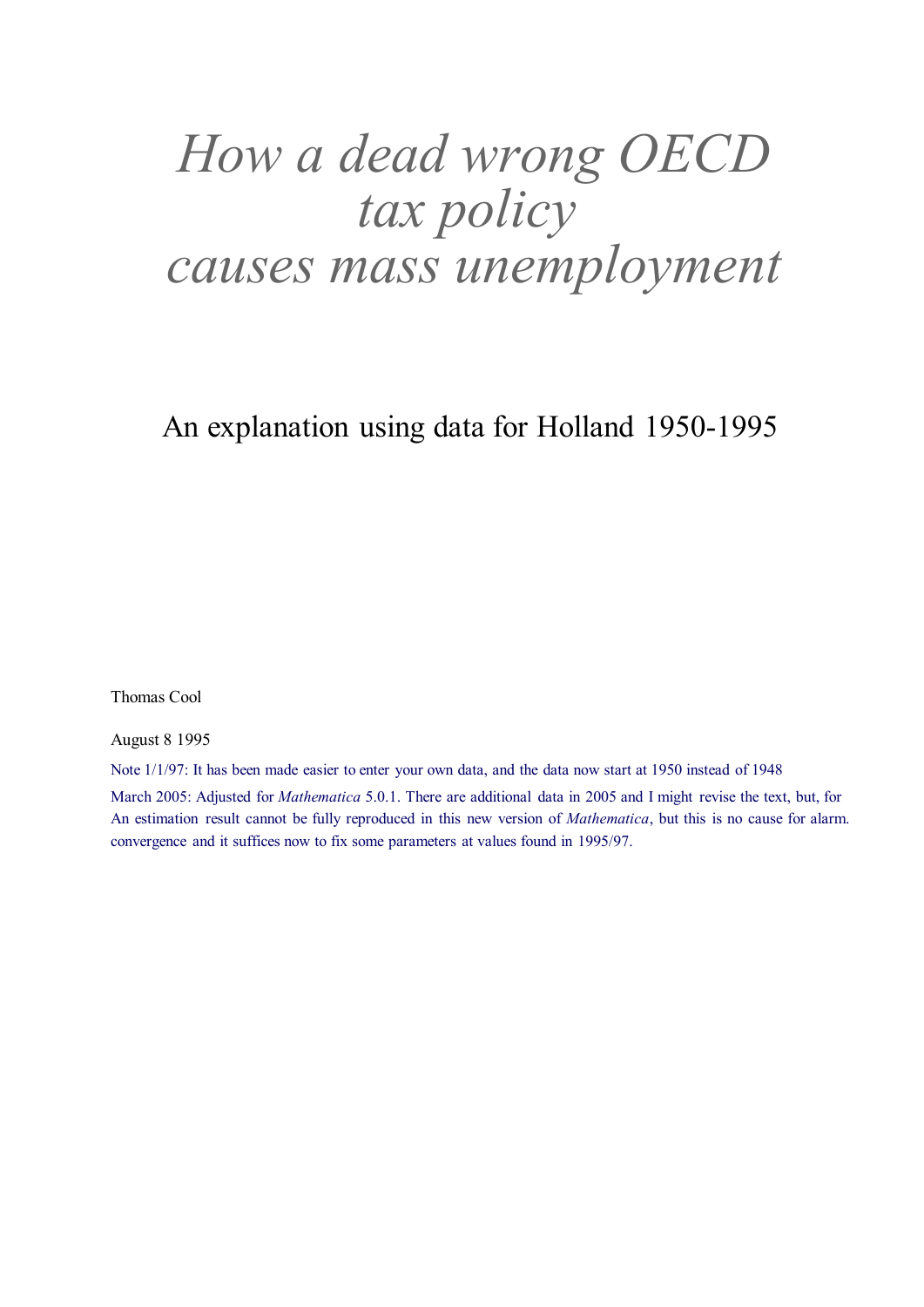## Summary

Empirical observations on the Dutch economy are used to illustrate an earlier analysis that OECD tax policy creates inefficiency unemployment.

#### Summary & Context

Gross minimum wages in OECD countries appear to rise disproportionally, and they thereby cause increasing unemployment at low productivity levels. The cause for the rise in gross minimum wages is a tax policy which happens to disregard a particular social convention. Tax exemption is annually adjusted for inflation. At the same time, social subsistence tends to rise with the general level of income. The combination causes subsistence jobs to be subjected to rising tax obligations. Due to the notion of subsistence, the tax obligation tends to be translated into rising gross wages. In 45 years the gradual process has built up to sizeable proportions. The resulting unemployment is also inefficient. Taxes below the legal gross minimum could be abolished, since people may not work below that minimum and thus don't pay taxes anyway. This means that there exists a Pareto improving solution from which all could benefit.

This point and its empirically warranted consequences have been discussed by the author elsewhere. Most notable in his work are: (1) a new economic synthesis, (2) theorems in mathematical economics on the role of information in attaining social welfare,  $(3)$  a policy analysis on the failure of the checks & balances of the present-day Trias Politica, (4) a warning for the risk of unprecedented violence in the next century, and (5) an advice of a constitutional amendement for the creation of an Economics Supreme Court with a limited task but firmly grounded in the scientific ethic.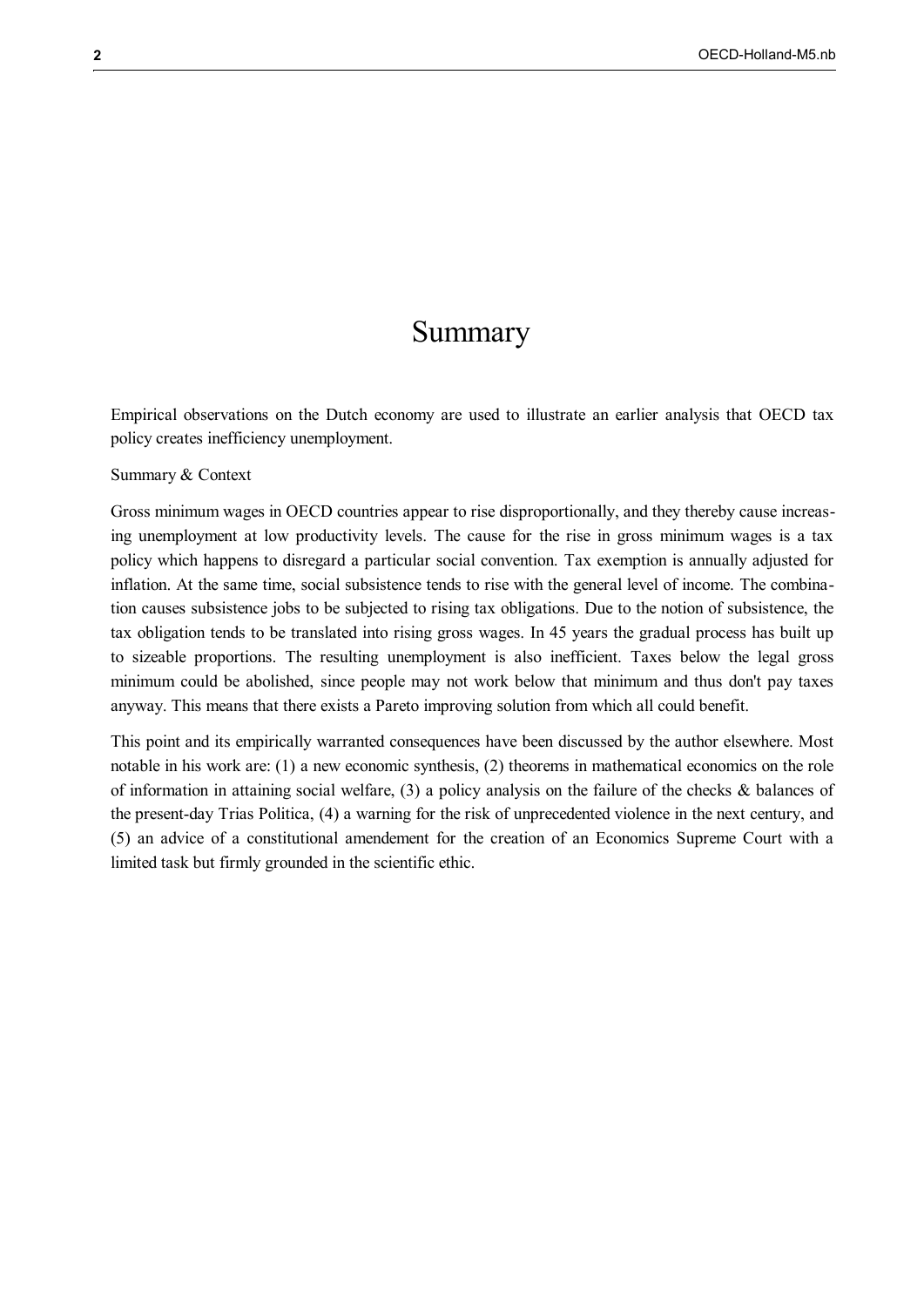## **Introduction**

## **Basics**

For a partial analysis on unemployment, there are two relevant phenomena at the international level:

1) According to an international convention in tax policy, tax rates are adjusted annually for inflation. This also involves tax exemption. (OECD (1986)).

2) Under normal social conditions, subsistence rises with general welfare.

The combination of these two phenomena generates unemployment for the lowly productive. Over a period of time, even mass unemployment ensues.

The current indexation procedure also causes a creeping rise of tax burdens, and there is a rising share of collective expenditure in national income (particularly by the rise of unemployment benefit payments).

Alternatively, this type of unemployment could be avoided by adjusting exemption for the rise in economic welfare too. With this alternative policy, when exemption would grow with general welfare, then the share of collective spending in national income could remain stable - and policy could remain sound.

This analysis has been presented earlier in Cool (1990-1992) and Cool (1994a&b). The reader is referred to this work for many references to the economic literature.

#### ■ Consequences

The situation is not without consequences. The "Summary & Context" section gives a review of the wider framework. This author explicitly presents a new economics synthesis which integrates a new view with existing results. This synthesis both repairs Samuelson's neoclassical synthesis and allows a better explanation of actual economic developments. The reason that a new synthesis is presented is that this is much more important and enduring than the partial argument and the solution of present-day unemployment. It may be noted, for example, that tackling unemployment was already feasible with the contributions of other authors, like Van Schaaijk (1983) and Bakhoven (1988). Similarly, while the present partial analysis on taxes and unemployment is a novel contribution by the author, it already exists for some years now, but also with little effect on policy. Since Van Schaaijk, Bakhoven and the present author were employed at the Central Planning Bureau at the time of their contribution, one must take into account that those contributions were given at the core of economic discussion and not at the fringe. Economic minds should conclude that the study of unemployment is much less relevant than the study of the (failure of the) information processing system.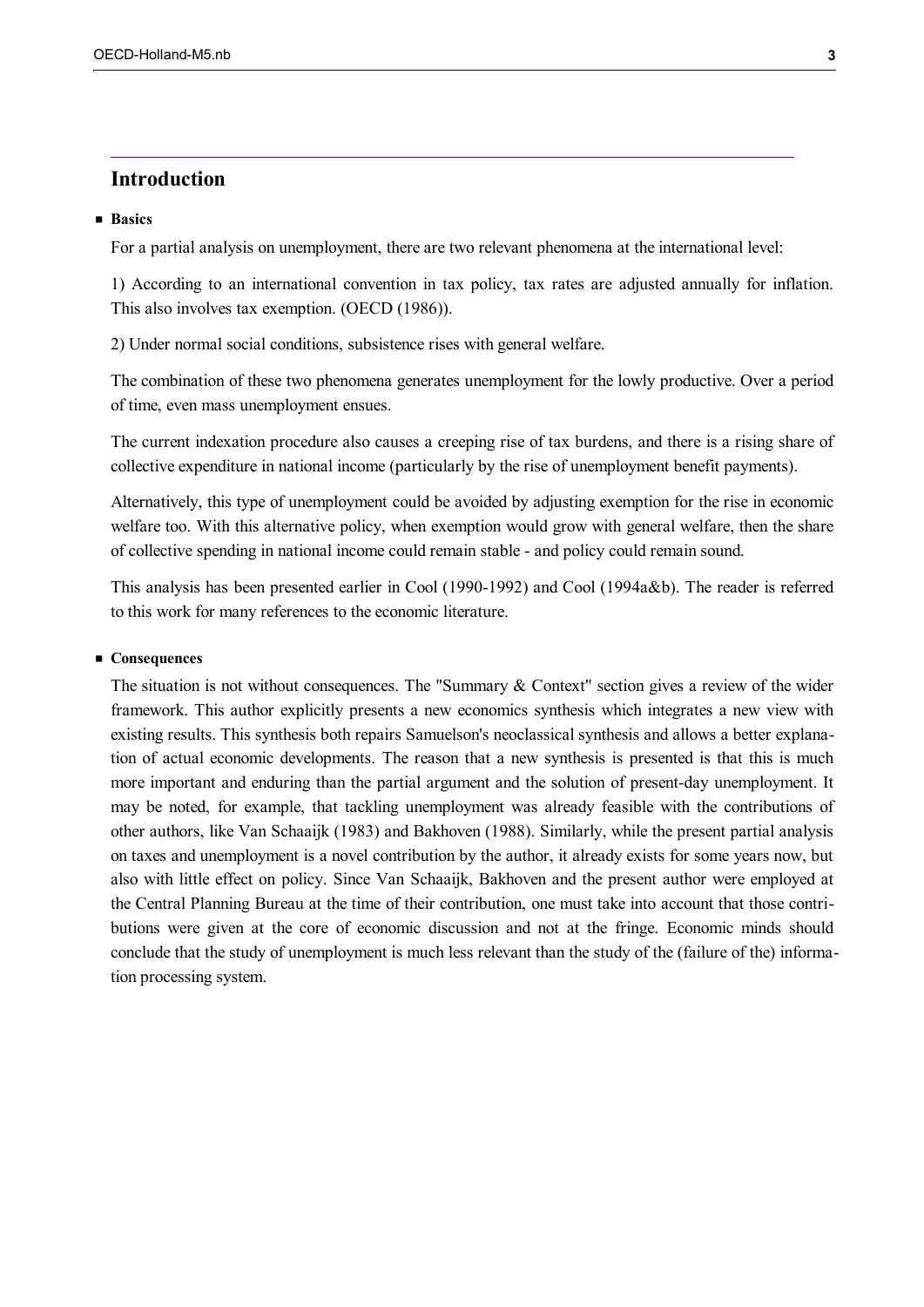## **Why this paper ?**

While the information processing system is the most relevant research topic, there may be occasion sometimes to further develop the partial argument on unemployment. Presently, the Monthly "Maandblad Uitkeringsgerechtigden" asked me for a numerical example on differential indexation (Van Maanen (1995)). At first I used arbitrary numbers like 3% growth and 4% inflation, but noted that this caused the discussion to diverge from reality. It is best therefor to use actual data, e.g. for Holland for the 1950-1995 period. Due to its welfare state characteristics, Holland may be a showcase example for the whole OECD problem. I also felt attracted by the elegant property of the present exercise that only a few data are required to give an empirically sound review.

#### **What we shall do below**

Below we shall use:

a) Dutch tax exemption in 1950 (also taken as subsistence in 1950)

b) Dutch wage and inflation data for 1950-1995

c) a simple tax rule with a statutory marginal rate of 50% above exemption (which fits the Dutch situation reasonably).

These data allow us to show some consequences of differential indexation of exemption and subsistence. A graph will show how the tax wedge has been rising over the 45 year period. Since the tax wedge is a proxy for unemployment we can also give an approximation of the Phillipscurve and its shift. We can verify that the Dutch economy shifted from low unemployment and inflation in the 1950s to high inflation and unemployment in the 1970s, and to low inflation but still high unemployment in the 1990s. (In 1995 official and hidden unemployment combine to 25% of the Dutch labour force.) We can also show the squeezing of wage differentials between minimum and higher wages. The analysis appears to allow some counterfactuals. Thus we may see what likely would have happened when tax policy would have been to index exemption on the general welfare instead of inflation only. Finally, these data also allow clarification of my earlier analysis on marginal tax rates. The proper marginal tax rate is dynamic, i.e. keeps account of changes in tax rates. The present tax policy generates high and fluctuating dynamic marginal rates, and the alternative tax policy would allow low and stable rates.

Obviously, the analysis could become more accurate by including actual observations on unemployment (and the like). However, this quickly complicates matters beyond necessity. For example, much unemployment is hidden in sickness and disability, and it would be complicated to discuss that problem. These complications are not required for the present analysis. Looking back at it, the present analysis does seem valuable in its own right.

#### **Use of additional packages**

Needs ["Economics`Pack`"]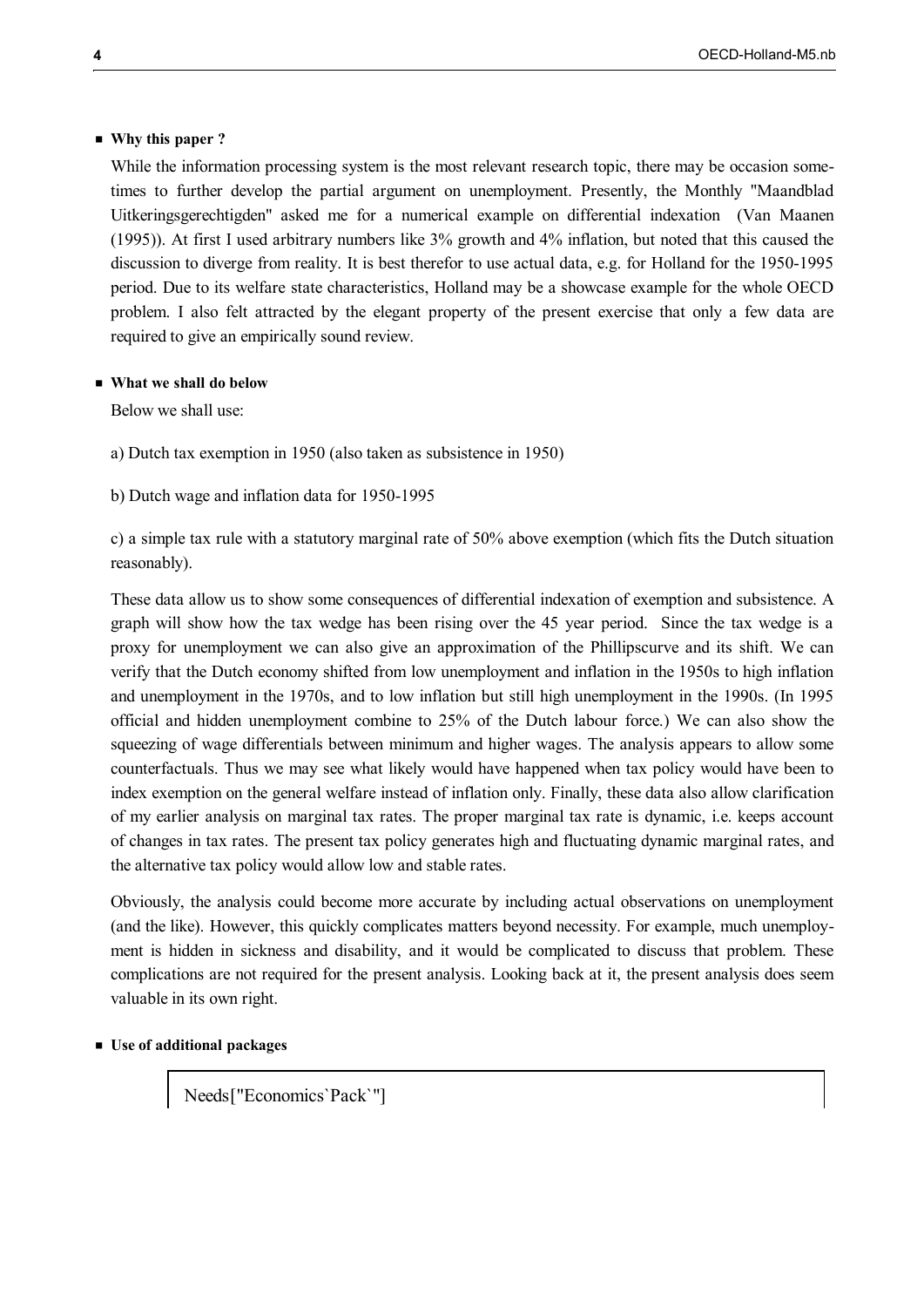#### ResetAll

Utilities`CleanSlate`, Economics`Pack`, Cool`Declare`, Cool`Context`, Cool`Common`, Statistics`Common`DistributionsCommon`, Cool`Inequality`, Cool`Graphics`, Cool`Tool`, Cool`List`, Cool`Manager`, Global`, System`

Economics[Estimate]

| Cool'Estimate' |        |                                                                |  |  |
|----------------|--------|----------------------------------------------------------------|--|--|
|                |        | ErrorsInVariable InverseHessian NumberOfEquations ReducedFormQ |  |  |
| <b>Estats</b>  | ModelY | <b>Options</b> SEstimate                                       |  |  |

Estimate NonlinearFitOld QuadraticRegress

Needs["Graphics`MultipleListPlot`"]

## **Author and copyright**

(C) Thomas Cool 1995/1997/2005

Consultancy & Econometrics, Rotterdamsestraat 69, 2586 GH Scheveningen, The Netherlands

## **On the notation**

This article has been written in *Mathematica*. If you have that program, then you could enter your own country data. I use my own *Mathematica* programs, Cool (1995), and I will be happy to sell you a copy.

The body of the text has text, input and output intermixed, where each kind can be recognized by type setting.

We use expressions like "func[yr  $] :=$  " as functional definitions, where the underscore identifies variables. These relations give concrete output when used with fixed data as in "func[1995]".

Symbols = and := are assignments, == stands for an equation,  $(* \dots *)$  gives a comment, % refers to the former result,  $\land$  A  $\rightarrow$  B is for replacement of A with B.

For assigned indices we will use the phrases incomeIndex, inflationIndex and realEarningsIndex. For algebraic relations with unassigned variables, we will use the term wageIndex instead of incomeIndex, priceIndex instead of inflationIndex, and realWageIndex instead of realEarningsIndex (and shorter wi, pi and rwi). For the annual change we use annualWageInflation (w), annualInflation (p) and growth ( $g = (1$ )  $+$  w) /  $(1 + p) -1$ .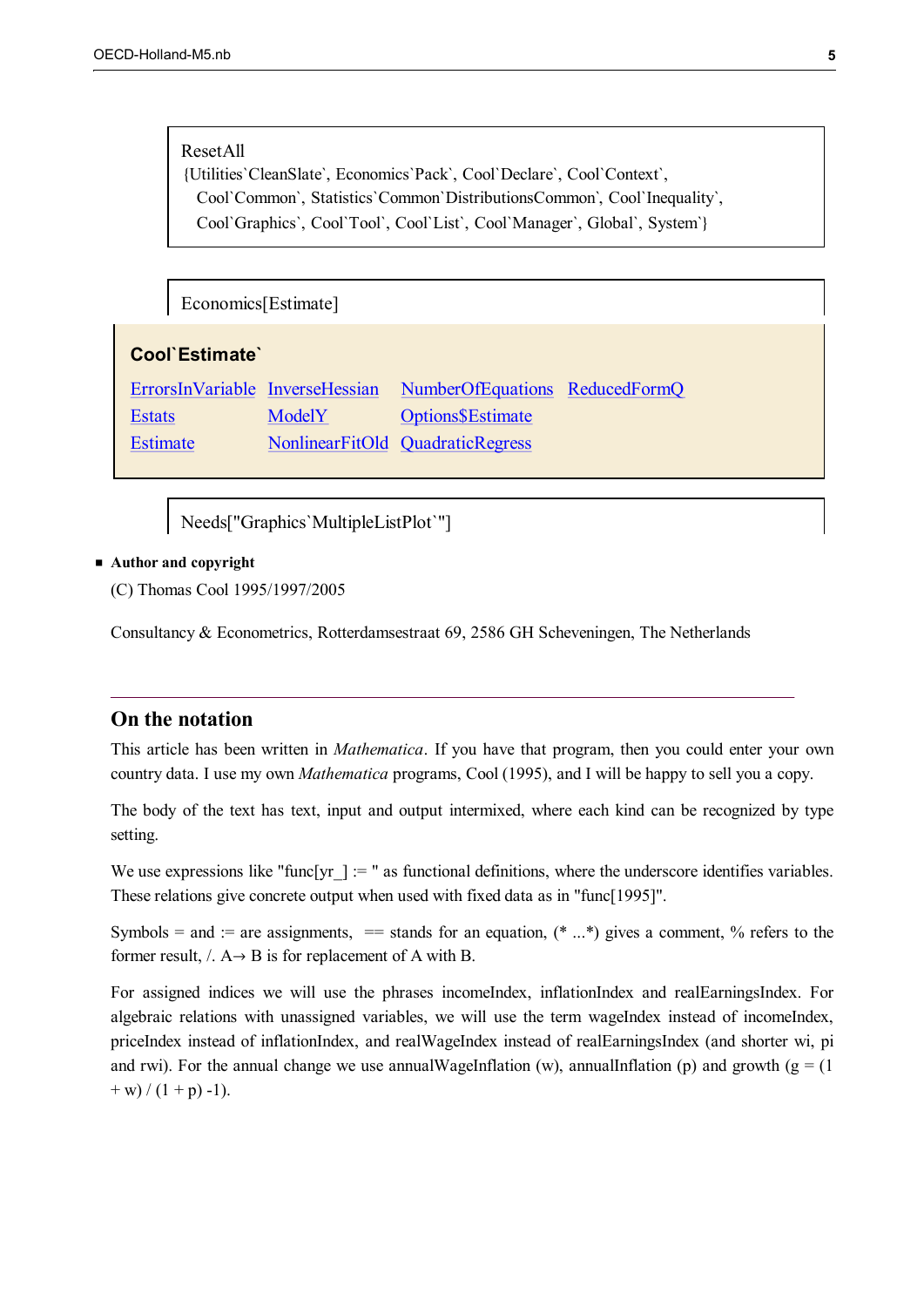## **Historical data and basic equations**

As said, we only use exemption in 1950, time series of wages and inflation, and a simple tax scheme.

In each section we first compare 1950 with 1995, and secondly make a graph of the whole 1950-1995 period.

Tax exemption for a Dutch couple in 1950 was 1020 Dutch guilders, in currency of that time. At the current (tag) rate of Dfl  $1.5 = $1$ , that exemption would be a nominal \$680. We will proceed in dollars.

exemption[1950] = 1020 / 1.5 (\* in dollars, for an 1995 tag rate of Dfl  $1.5 = $1$  \*) 680.

We also have Dutch data on (consumer price) inflation and the nominal wage per worker (income). These data are entered below (see a print in column form at the end of the paper).

## **Data**

 $year = Range[1950, 1996];$ 

```
cpi = \{1, 1.1109, 1.1143, 1.1065, 1.1502, 1.17, 1.1943, \ldots\} 1.2604, 1.2812, 1.2963, 1.3263, 1.3545, 1.3894,
  1.4415, 1.5353, 1.5907, 1.6753, 1.7235, 1.7658,
  1.875, 1.957, 2.1117, 2.286, 2.481, 2.7173,
  2.9916, 3.2604, 3.4608, 3.6173, 3.7726, 4.034,
  4.2879, 4.5162, 4.6418, 4.7397, 4.8449, 4.8554,
  4.8464, 4.8758, 4.9516, 5.0754, 5.2327, 5.4002,
  5.5406, 5.6902, 5.804, 5.9491};
```

```
lbi = {1., 1.1041, 1.1636, 1.2123, 1.324, 1.442, 1.5662,
  1.7357, 1.8119, 1.855, 2.0062, 2.1511, 2.2777,
  2.4818, 2.8527, 3.1706, 3.5185, 3.8267, 4.1663,
  4.7262, 5.3304, 6.0543, 6.8151, 7.8932, 9.1227,
  10.294, 11.418, 12.409, 13.308, 14.122, 14.977,
  15.6, 16.586, 17.218, 17.311, 17.628, 17.992,
  18.252, 18.458, 18.599, 19.157, 20.019, 20.94,
  21.547, 21.913, 22.351, 22.743};
```
incomeIndex[yr ] := Take[lbi, Position[year, yr][[1]]][[1]]

 $inflationIndex[yr] := Take[cpi, Position[year, yr][[1]]][[1]]$ 

realEarningsIndex[yr ] := incomeIndex[yr] / inflationIndex[yr]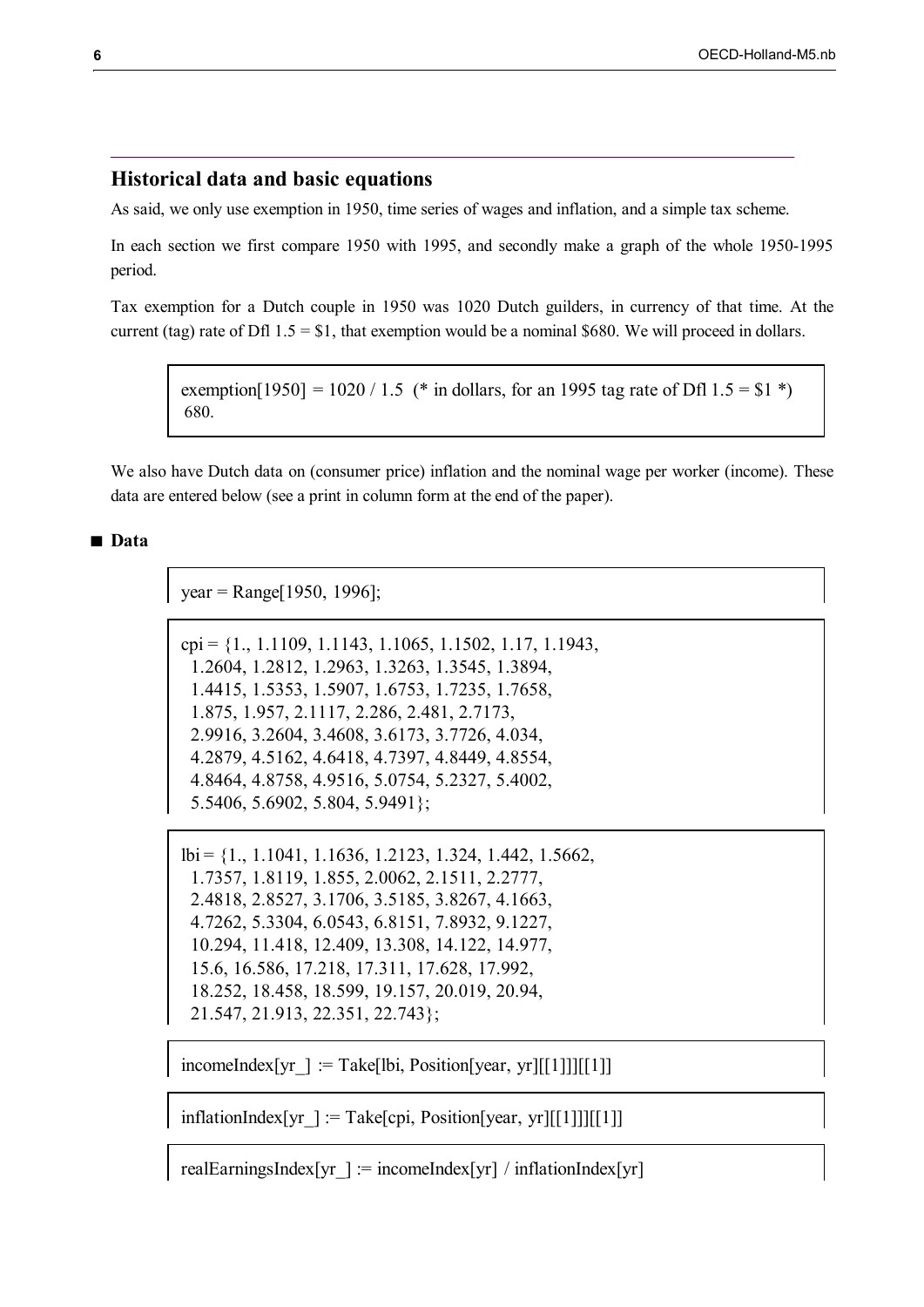In a 45 years period, inflation made everything in Holland 5.8 times as expensive.

```
inflationIndex[1995]
5.804
```
Productivity in 1995 is 3.8 times as high as 1950:

```
realEarningsIndex[1995]
3.85096
```
Combined, all relevant currency values are  $3.8 * 5.8 = 22$  times as high.

```
incomeIndex[1995]
22.351
```
Graphs will help us to grasp the data for the whole period.

The following graph gives the Dutch price level for 1950=1, for the period 1950-1996 (where 1995 and 1996 are official forecasts).



The next graph gives the real level of wages for  $1950 = 1$ . Note that Dutch real incomes have been stagnant since 1980.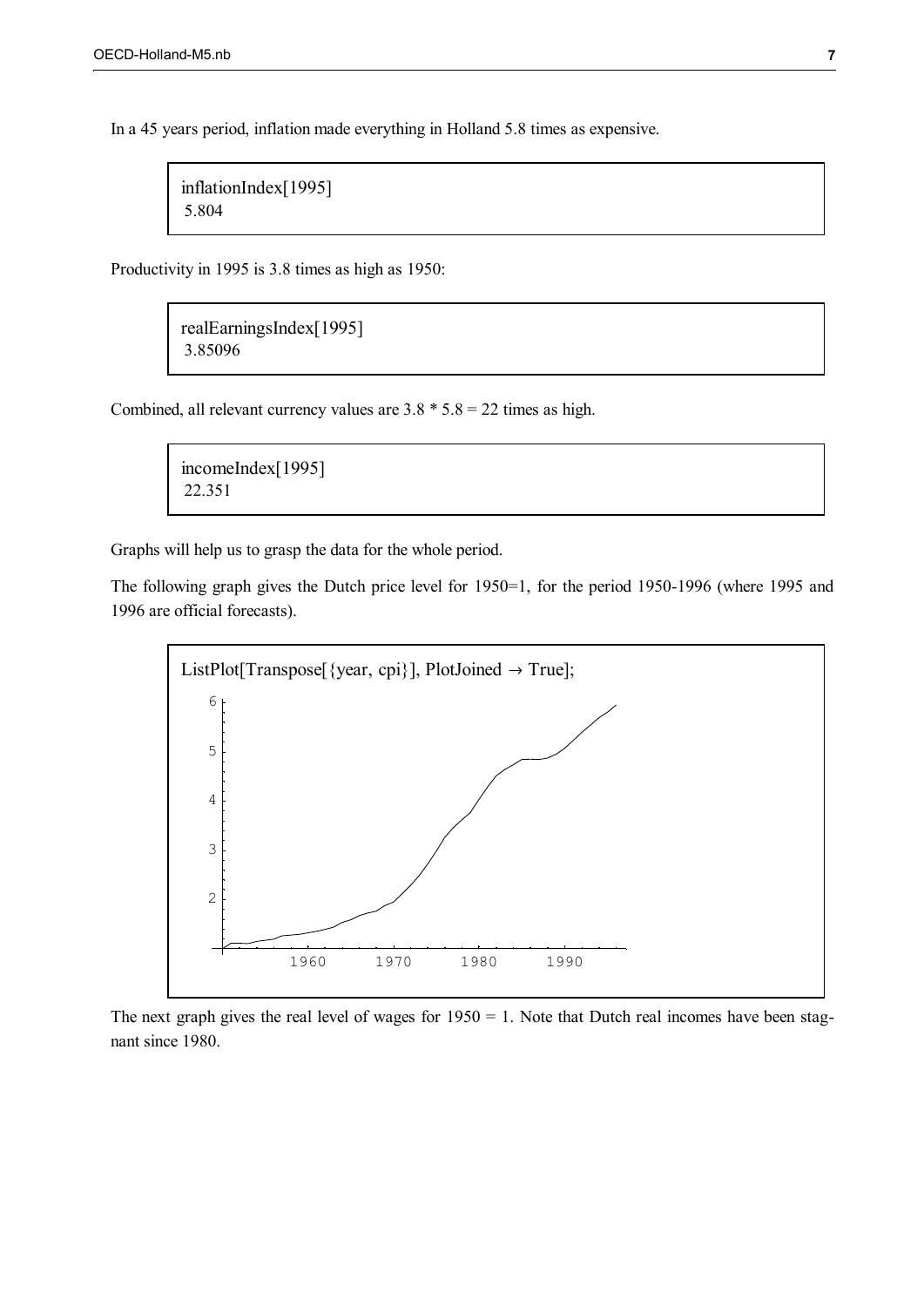

The next graph gives the nominal level of company wages for  $1950 = 1$ .



We can also look at annual inflation, i.e. the year to year relative change of the price level:

annualInflation = RateOfChange[cpi]; annualWageInflation = RateOfChange[lbi]; growth = RateOfChange[ lbi/cpi ];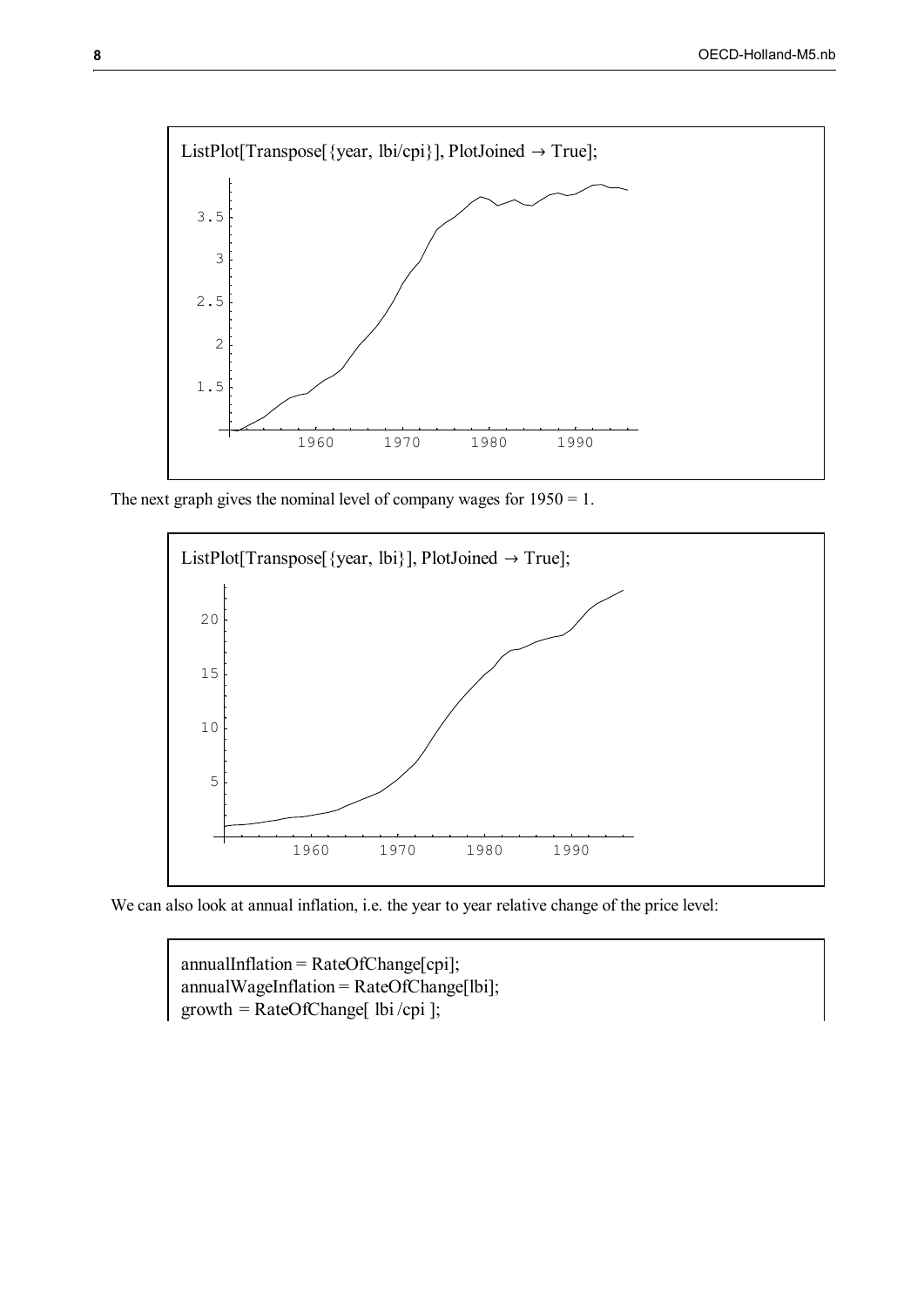

Instead of the official tax statutes we use a simple tax scheme with a 50% statutory marginal rate. Research by Marein van Schaaijk (1988) and Willem Vermeend (1992) warrants that the error we make is not too large.

 $mtr = .50$ ; (\*marginal tax rate\*) tax[y], exemption  $] := \text{mtr} * \text{Max}[y - \text{exemption}, 0]$ 

exemption[yr ] := exemption[1950] \* inflationIndex[yr]

We complete this data section with subsistence data. There are indications that the 1950 exemption was at the level of subsistence:

subsistence $[1950]$  = exemption $[1950]$ ;

subsistence[yr ] := subsistence[1950] \* incomeIndex[yr]

So, we only have inflation and wage data, a simple tax scheme, and a 1950 figure for exemption. Let us see what *Mathematica* can do with this.

## **The above average rise of gross minimum wages**

Subsistence is a net amount that grows with the general growth of incomes. As a result, subsistence in 1995 should be 22 times the level in 1950.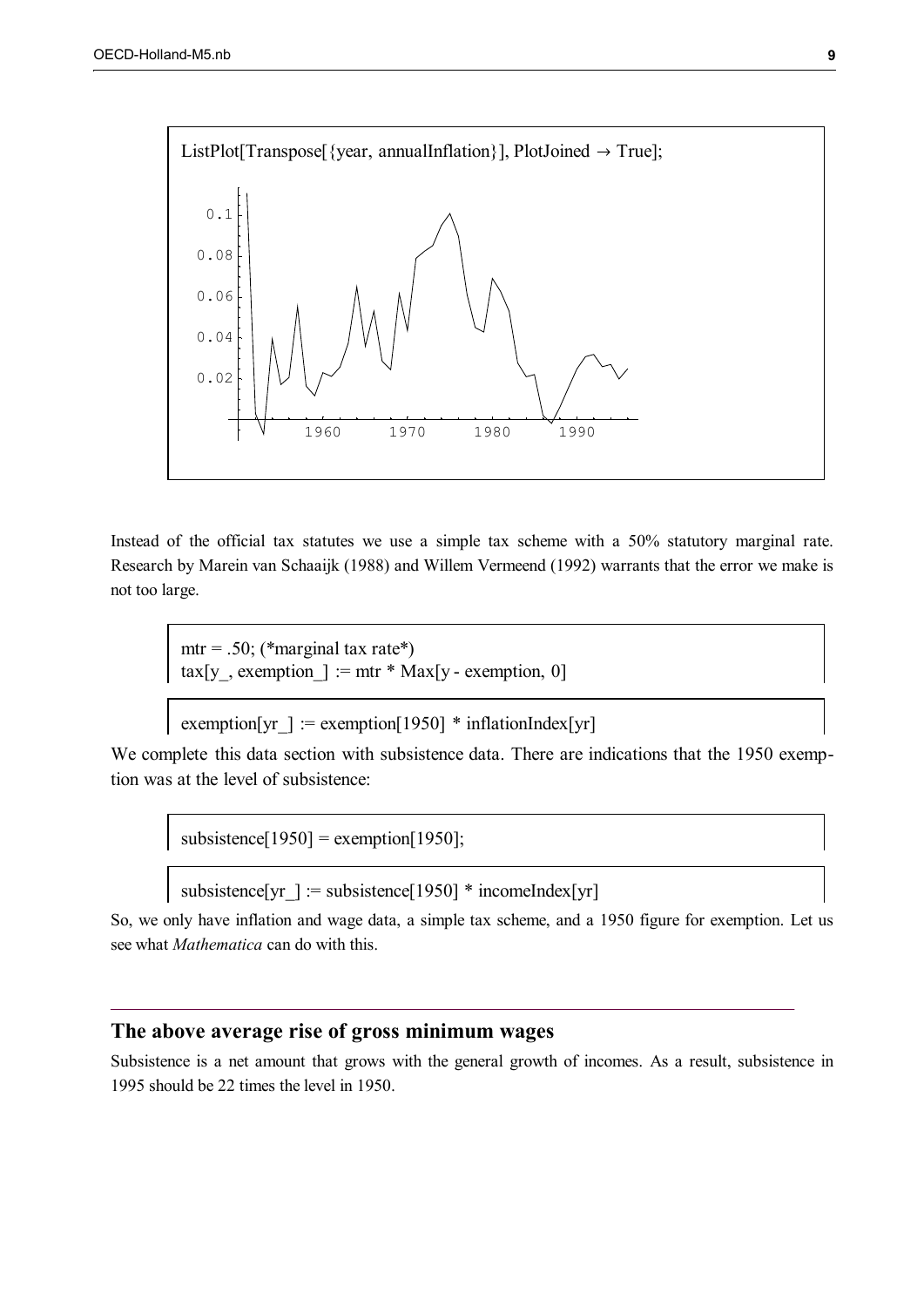subsistence[1950] 680.

subsistence[1995] 15198.7

Exemption for 1995 has been adjusted for inflation:

exemption[1995] 3946.72

The 1950 tax scheme left subsistence exempt. The 1995 tax scheme however doesn't leave subsistence exempt:

tax[subsistence[1995], exemption[1995]] 5625.98

How much should gross earnings be in 1995, to retain net subsistence ?

grossMinimumWage[yr  $] := x /$ . FindRoot[Evaluate] subsistence[yr] = x - tax[x, exemption[yr]]], {x, 10000., 100000.}]

grossMinimumWage[1995] 26450.6

tax[grossMinimumWage[1995], exemption[1995]] 11252.

Thus, a 1995 Dutch minimum wage worker must earn gross \$26,000, pay taxes of \$11,000, and will retain net subsistence of \$15,000. (Note: these data are close to the actual data for Holland in 1995.)

These data allow us to conclude too that the gross minimum wage has risen much faster than other incomes, namely (1.7 times as fast as the normal rise of 22).

Also, the rise in income is an indicator for the rise of productivity. Thus when the gross minimum wage rises faster than other incomes, then it rises faster than (general) productivity, and then the conclusion of unemployment for that income bracket is sound. In other words, \$26,000 is much too high for employers, and as a consequence many become unemployed.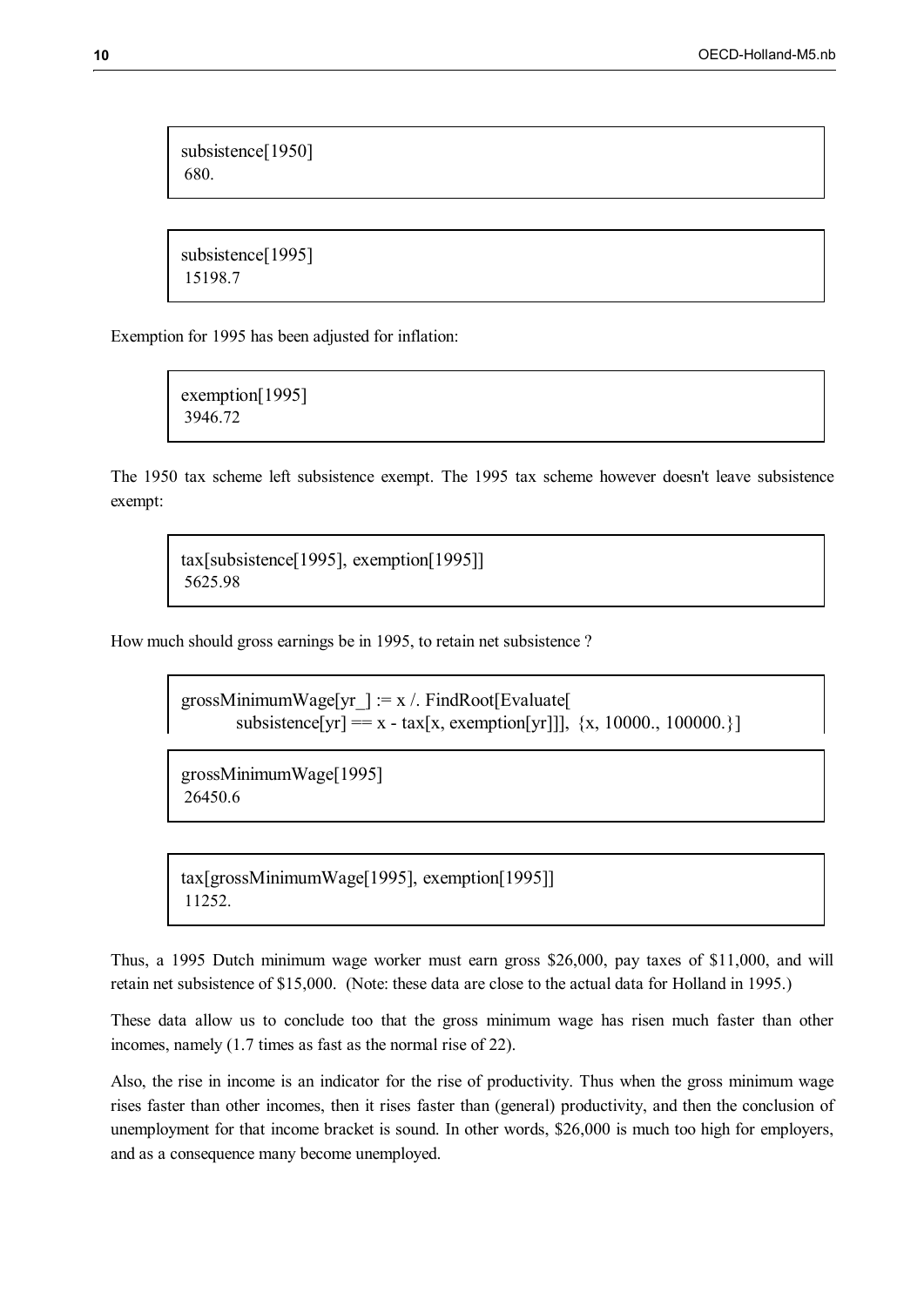

We repeat these calculations for the whole period. Gross and net minimum then develop as follows:

The difference between gross and net is the tax wedge. The development of the tax wedge can best be grasped by looking at the gross to net ratio (GNR) at the subsistence level.



These wedge data clarify that the turning point was early in the 1970s. The major damage was inflicted in the 1950-1970 period. Holland has not been able in the period 1970-1995 to undo that damage. The situation however has not grown worse, though not by an active policy, but by the stagnation of real incomes.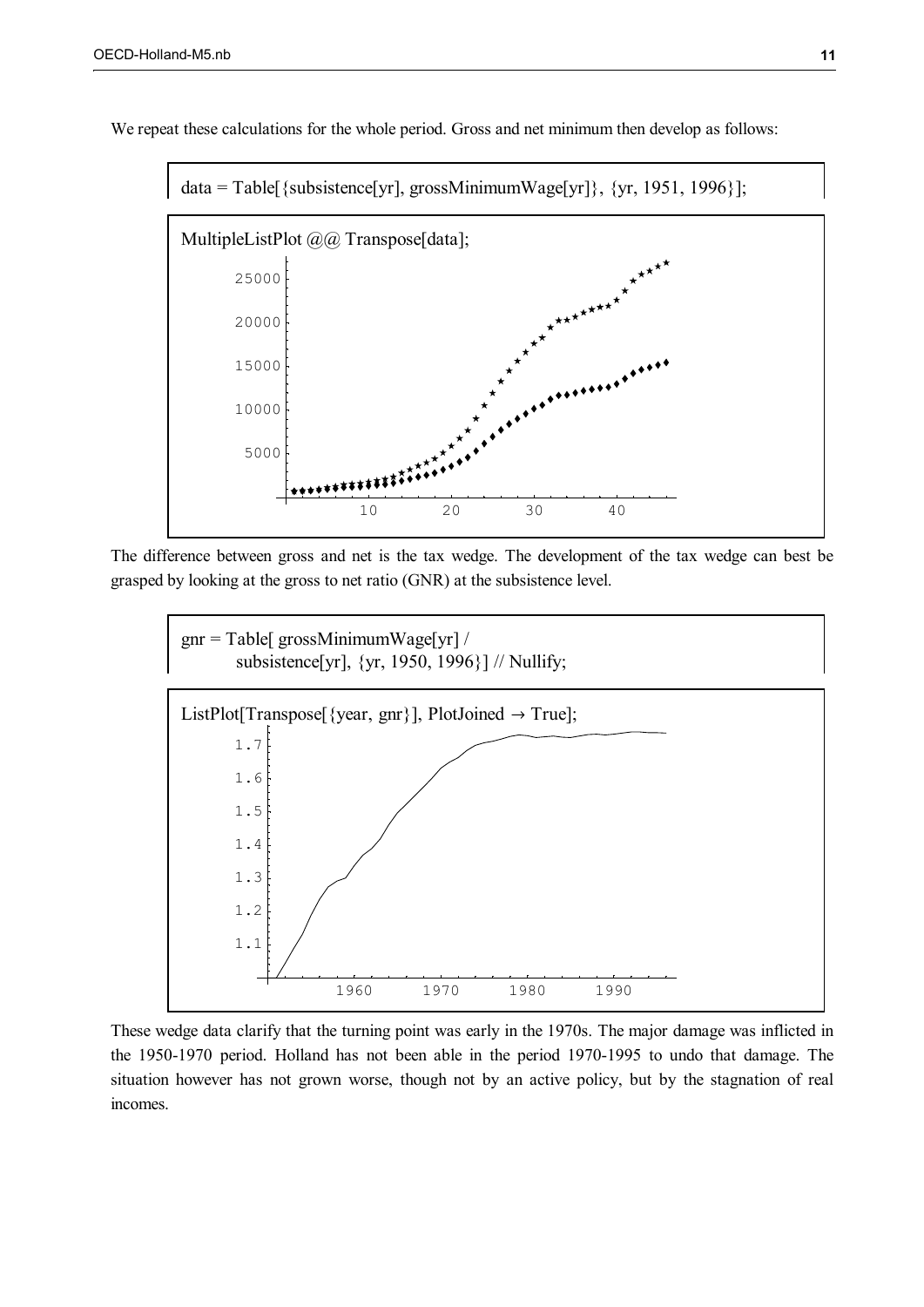## **Growth and inflation**

We can look at the plot of real income and inflation to get a quick summary of developments.

A first result is given by the indices  $1950 = 1$ . A graph shows a period with rising real income under low inflation, and then a period with stagnating real income under a rising price level:



Another summary view is provided by the annual rates of change. The Dutch data as a whole look curiously like a rearing horse. From low inflation and high growth, it goes to higher growth and higher inflation, then higher inflation but lower growth, and then there is a retreat to low growth and inflation.

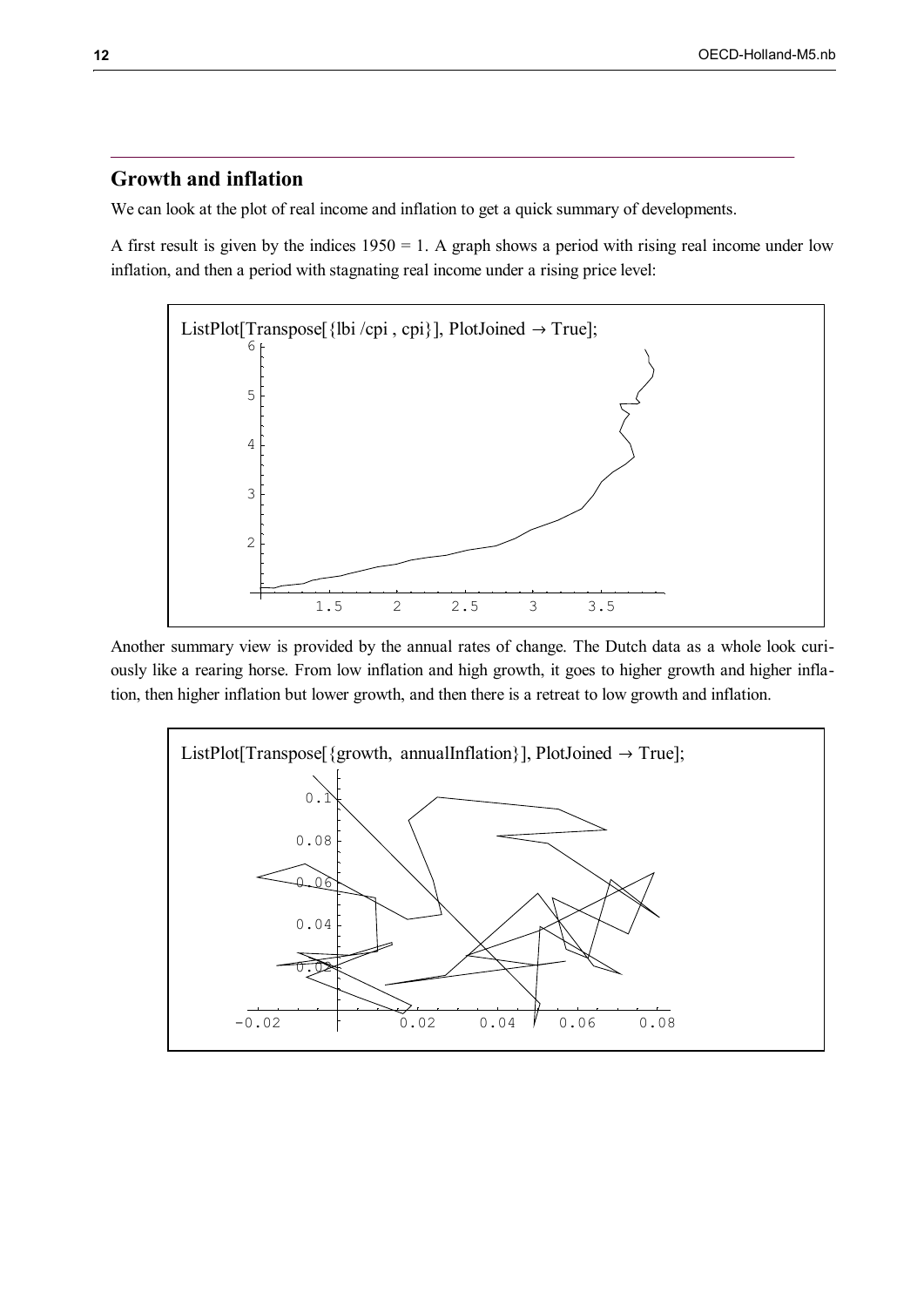## **Approximating the Phillipscurve**

Developments on growth and inflation can be related to unemployment. Some possible links are these: High growth would imply low unemployment and high (wage) inflation. Unemployment would imply lower effective demand. Lower growth might cause unemployment; and unemployment would check (wage) inflation.

The Phillipscurve family gives the (hypothetical) relationship between unemployment and (wage) inflation. There is a short run curve, and there is a long run (shift of) the curve.

Saying that the wedge causes unemployment, implies that we can take that wedge as an indicator of unemployment. The available data on the gross/net ratio thus allow an approximation of the Phillipscurve process. Specifically, since the people below the minimum wage are no longer active on the job market, and thus do not help to lower wage demand, it is the rise of the GNR which causes the shift of the Phillipscurve.

The following plots show a trend rise of both unemployment (the wedge) and inflation. The last decade shows lower inflation, but unemployment remains at a high level. Thus we find a reproduction of the typical shift of the short run Phillipscurve.

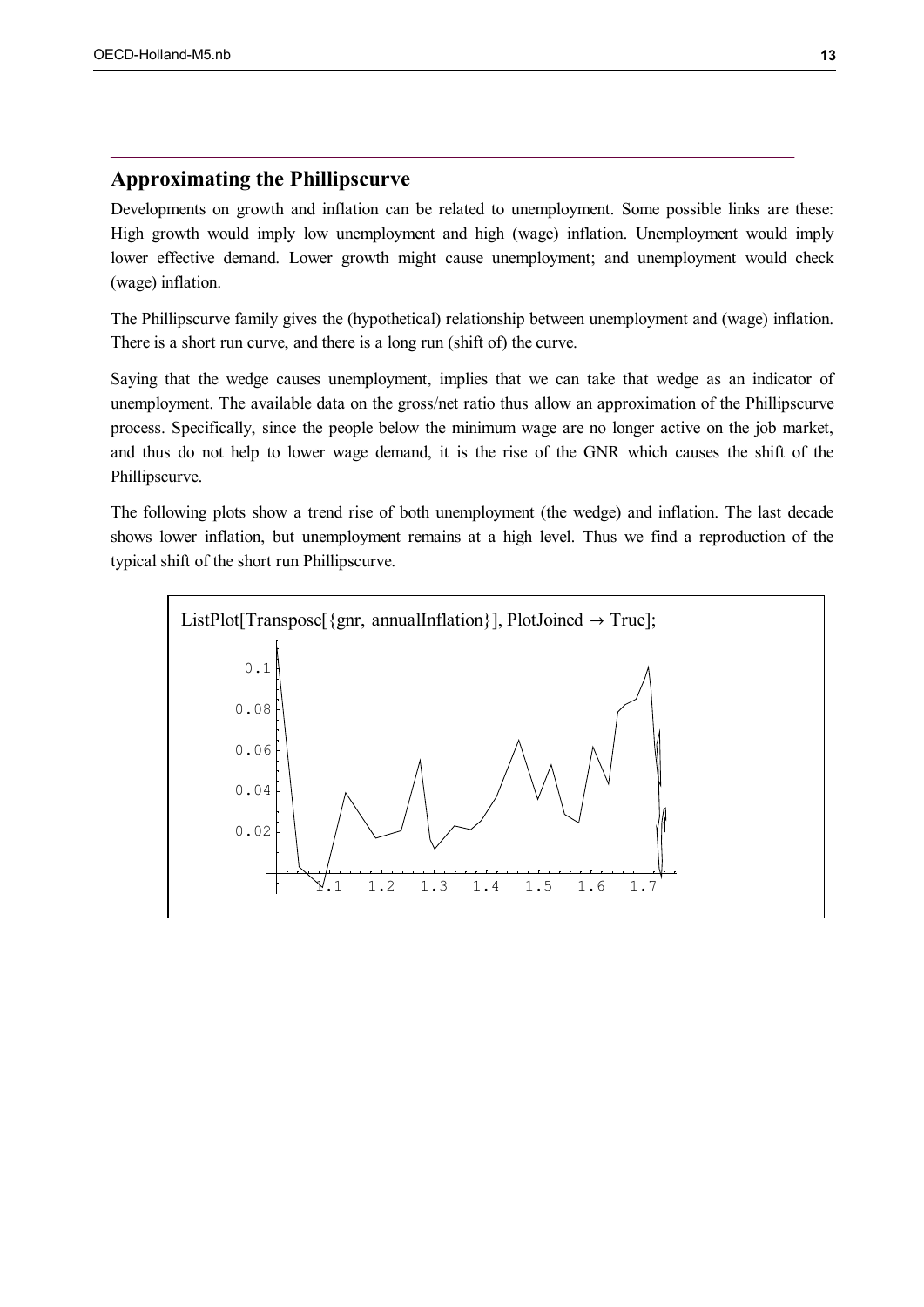

## **Algebraic tautology**

Our measure of unemployment (the wedge) can be linked with economic growth (real income).

The rate of growth graph follows from those on annual inflation and wage inflation:



Regarding the real income level index, we find the following neat curve between the gross/net ratio at the minimum and the real level of income: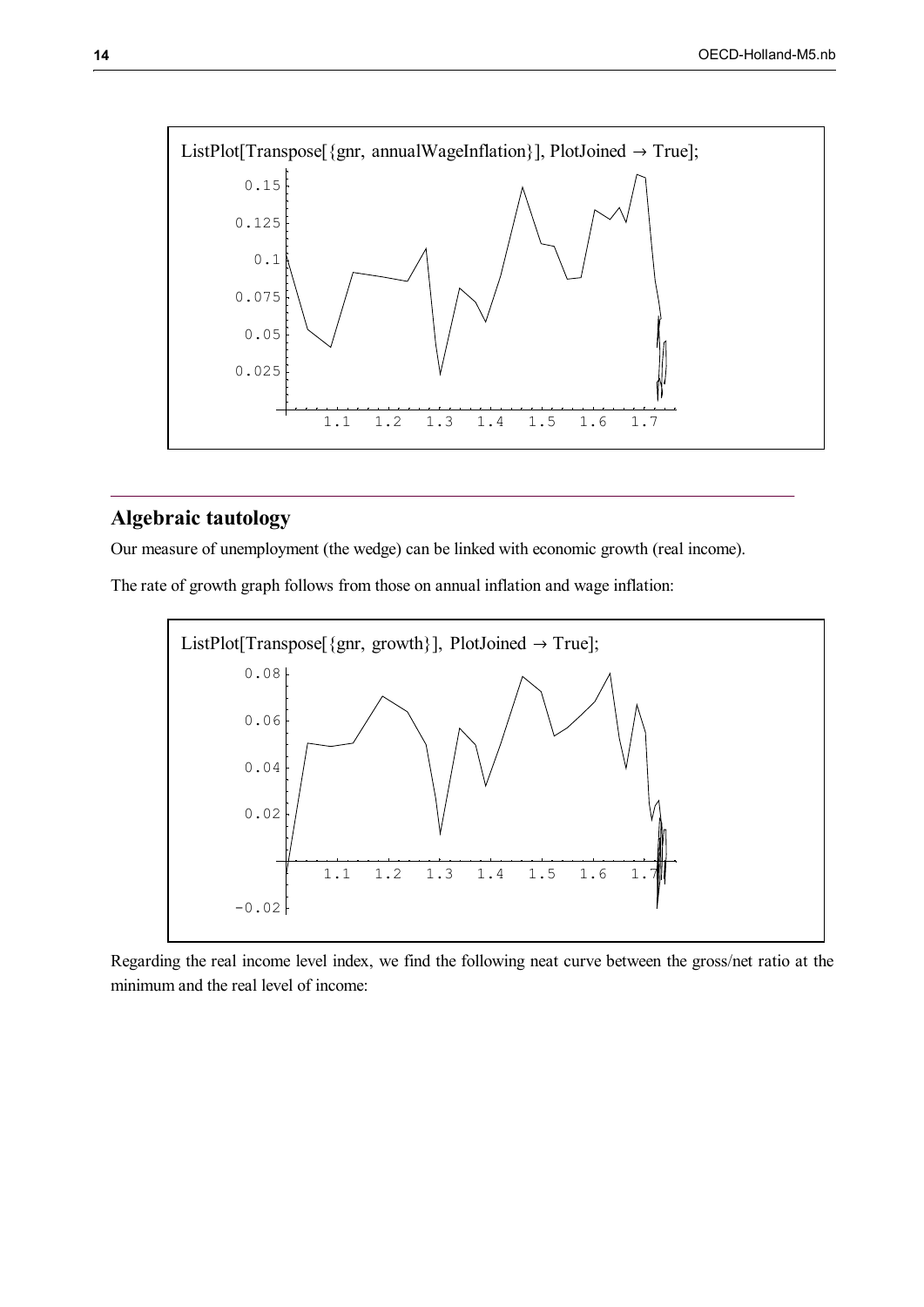

The cause for the neat curve is the tautological relationship between our measure of the wedge and our measure of real economic growth. The gross/net ratio at the minimum (GNR) appears to equal (2 - 1 / realWageIndex). The following statements deduce that relationship.

subsistence  $=$  gross - taxes  $=$  gross - mtr (gross - exemption);

subsistence[1950] wageIndex  $=$  gross - mtr (gross - exemption[1950] priceIndex) 680. wageIndex =  $\text{gross} - 0.5$  (gross  $-680$ . priceIndex)

 $sol = Solve[subsistency 1950]$  wageIndex = gross - mtr (gross - exemption[1950] priceIndex), {gross}]  ${qross \rightarrow -2. (340. priceIndex - 680. wageIndex)}$ 

 $GNR = (gross / (subsistence[1950] wageIndex)) / . sol // Simplify$  $\text{GNR} = 2. - \frac{1. \text{ priceIndex}}{\text{waoelndex}}$  $\frac{1}{\text{wagelfndex}}$ 

% /. wageIndex  $\rightarrow$  (priceIndex realWageIndex) //. 1.  $\rightarrow$  1 // Simplify  $\left\{\text{GNR} = 2. - \frac{1}{\text{realWageIndex}}\right\}$ realWageIndex Ì

Thus, for example, in the graph above, the real wage index value of 2 (all incomes are twice the real income level of 1950) associates with a GNR wedge measure of 1.5 (gross income at the minimum is 50% above net).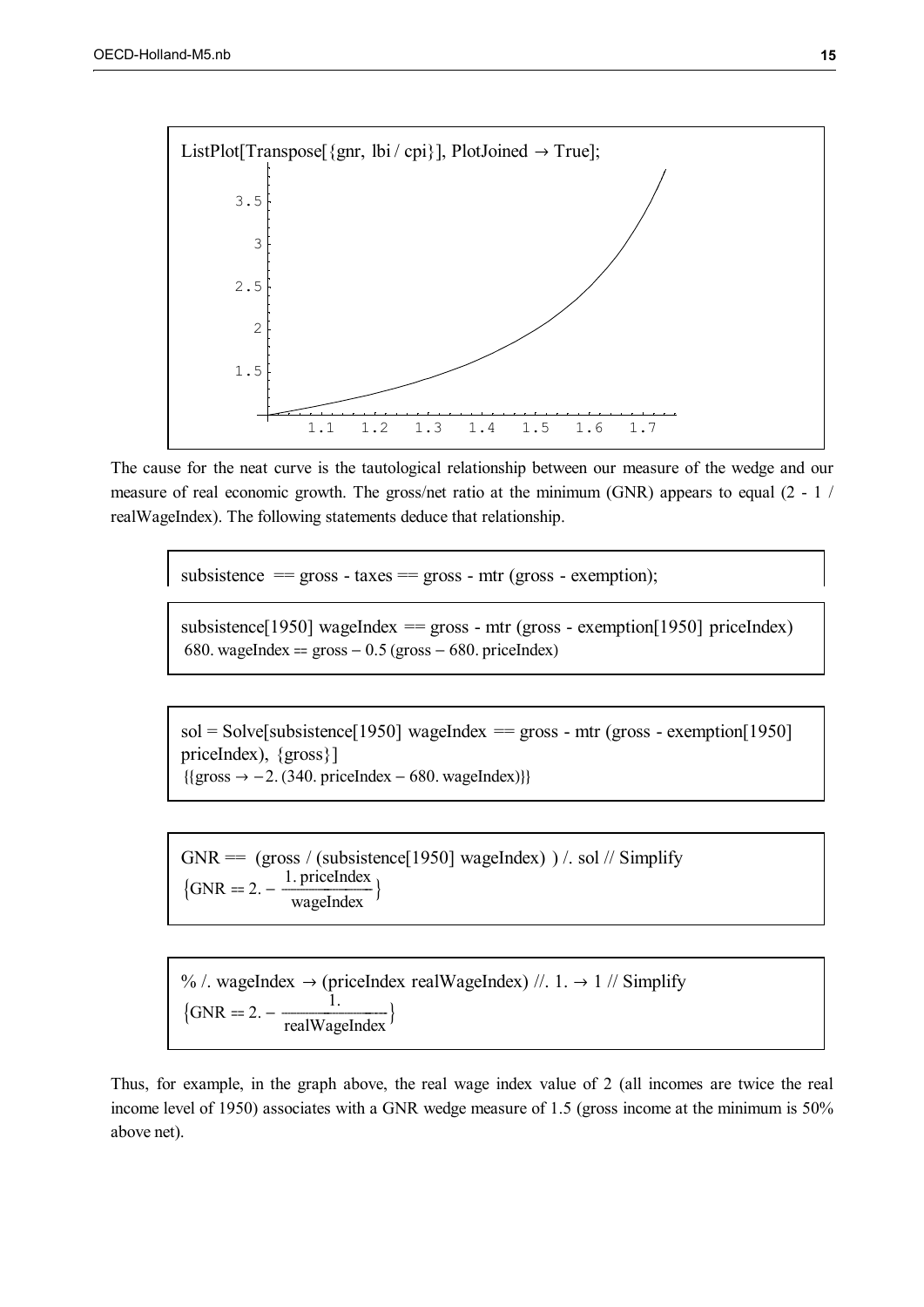Another example is that a tenfold rise in productivity or real income gives the following evolution of our measure of the wedge:



There is also the following implication. As real income rises towards infinity (as we might hope), the wedge measure reaches a maximum of 2. This means that the value for the gross/net ratio of 1.7 is relatively high (under present tax rules).

The flow of causation here is that growth affects the size of the wedge. Our relations do not yet allow a conclusion on how the wedge (unemployment) affects growth.

## **Income-differentials squeeze and a creeping higher tax bill**

The current tax policy means unemployment for the low wage groups. For higher incomes the tax policy mainly means a creeping higher tax bill. And there is a squeeze of wage differentials.

To keep track of differentials, we take a "distance" variable, measured as the ratio of one's income to subsistence, and calibrated to the situation in 1950. The distance X thus may also stand for a class of individuals who earn X times subsistence (in 1950 terms).

income[distance], 1950] := distance subsistence[1950] income[individual, yr  $] :=$  income[individual, 1950] \* incomeIndex[yr]

Take for example mr. A, who was 18 years old in 1950, and who at that time earned three times the subsistence level:

income[ $A = 3, 1950$ ] 2040.

Mr. A is 63 in 1995 and looks back at a working life in which his earnings have kept up with the trend. The first thing to note is that A's income in 1995 is only 1.7 times the present gross subsistence level.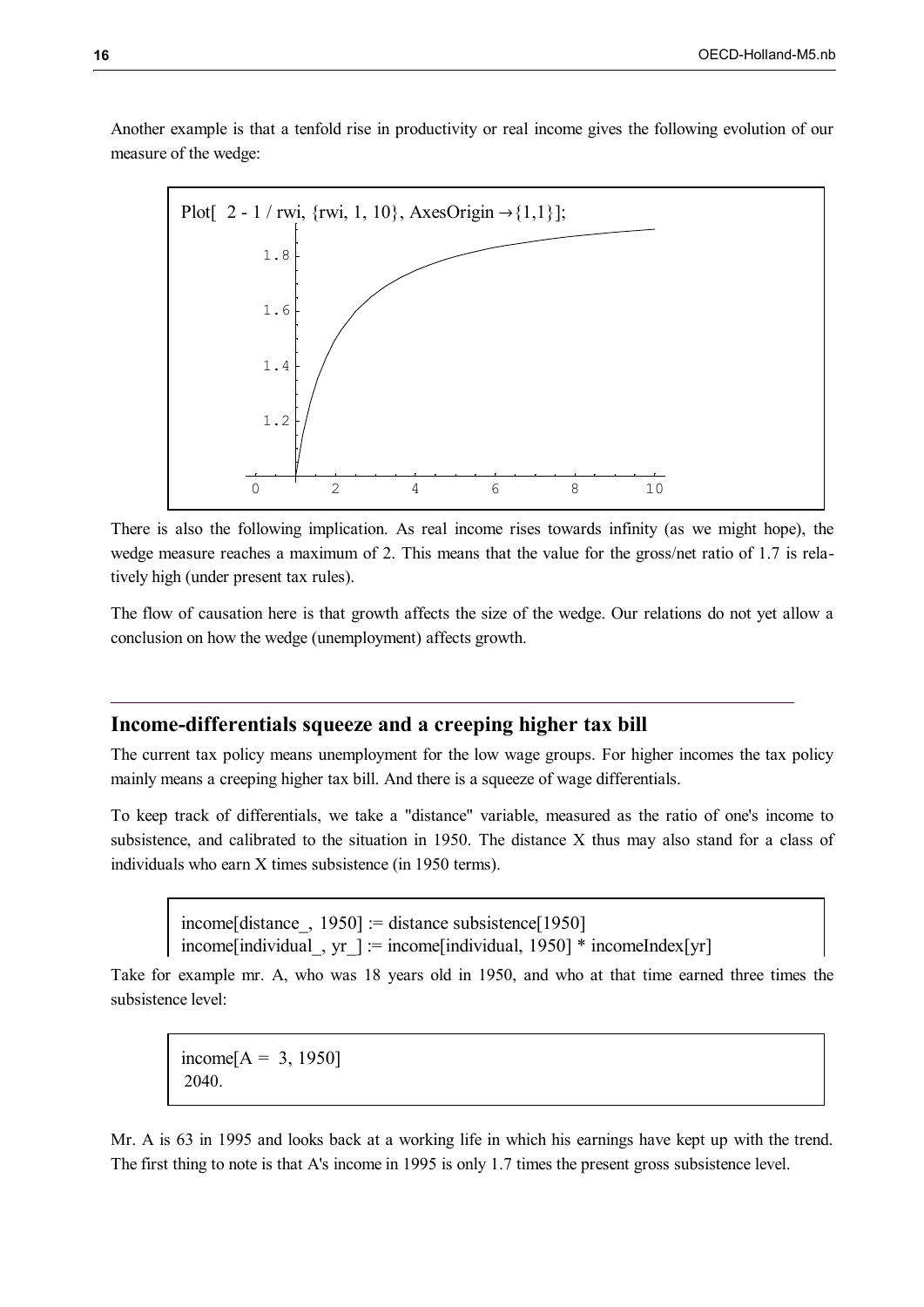income[A, 1995] 45596.

income[A, 1995] / grossMinimumWage[1995] 1.72382

In 1950 A had an average tax burden of 33%, and his net income was 2 times net subsistence.

 $taxBurden[individual_, yr] := (earn = income[individual, yr]; tax[earn,$ exemption[yr]] / earn)

taxBurden[A, 1950] 0.333333

net[individual, yr] := (earn = income[individual, yr]; earn - tax[earn, exemption[yr]])

net[A, 1950] / subsistence[1950] 2.

In 1995 his tax burden has risen to 45%, and he only has 1.6 times net subsistence. The income distribution thus has been squeezed. (And the community apparently needs funds to pay for the unemployment benefits.)

taxBurden[A, 1995] 0.456721

net[A, 1995] / subsistence[1995] 1.62984

Had exemption risen with general welfare, then the average tax burden of A had remained at 33%. (And the funds for unemployment benefits would not have been needed.)

alternativeTaxBurden[individual\_, yr\_] := (earn = income[individual, yr]; tax[earn, subsistence[yr]] / earn)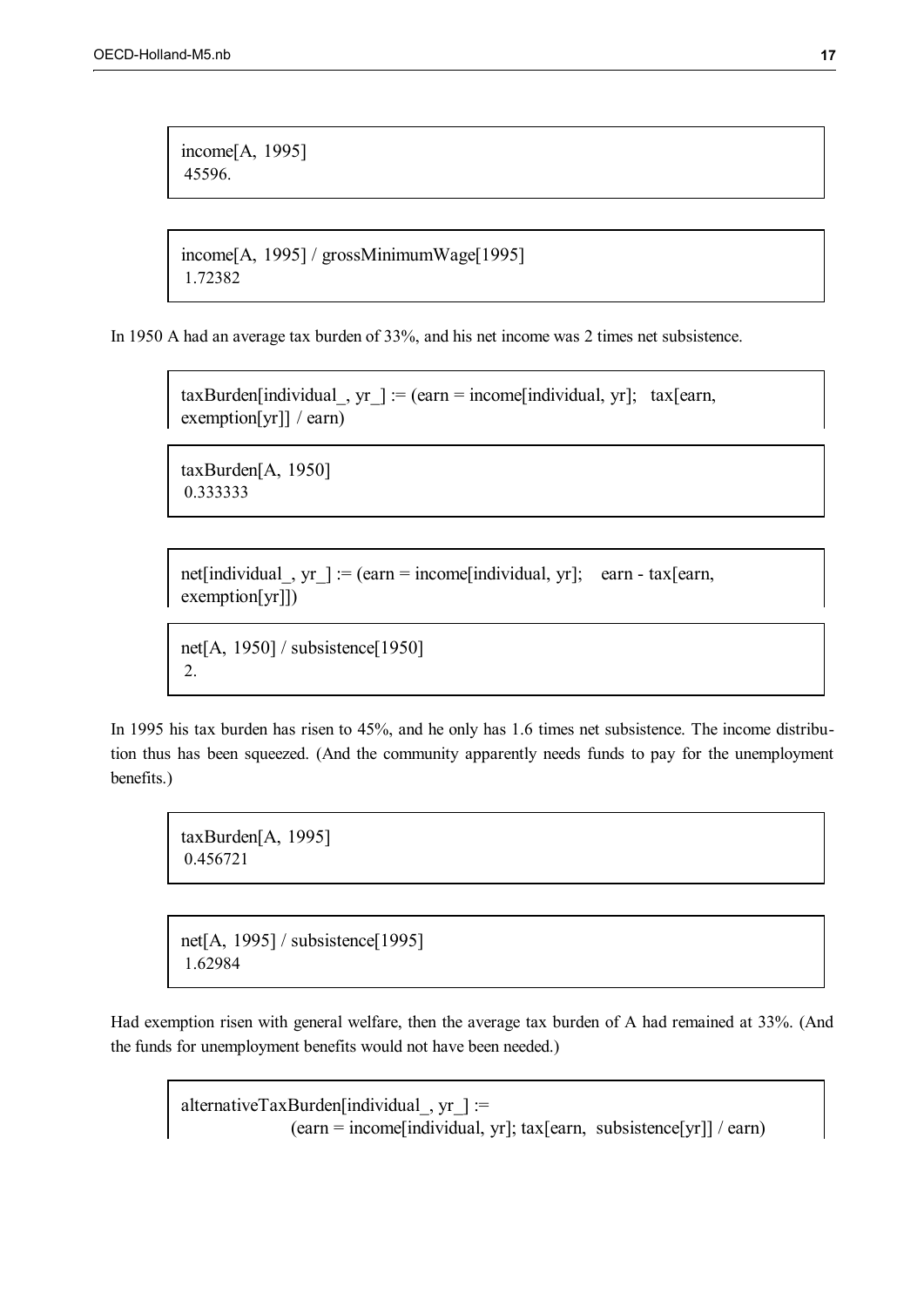alternativeTaxBurden[A, 1995] 0.333333

We repeat above analysis with graphs for the whole period.

The actual path of the gross differential is:



A's (average) tax burden has the path:



## **The true marginal rate is dynamic**

The marginal rate is defined as the share of taxes on additional income.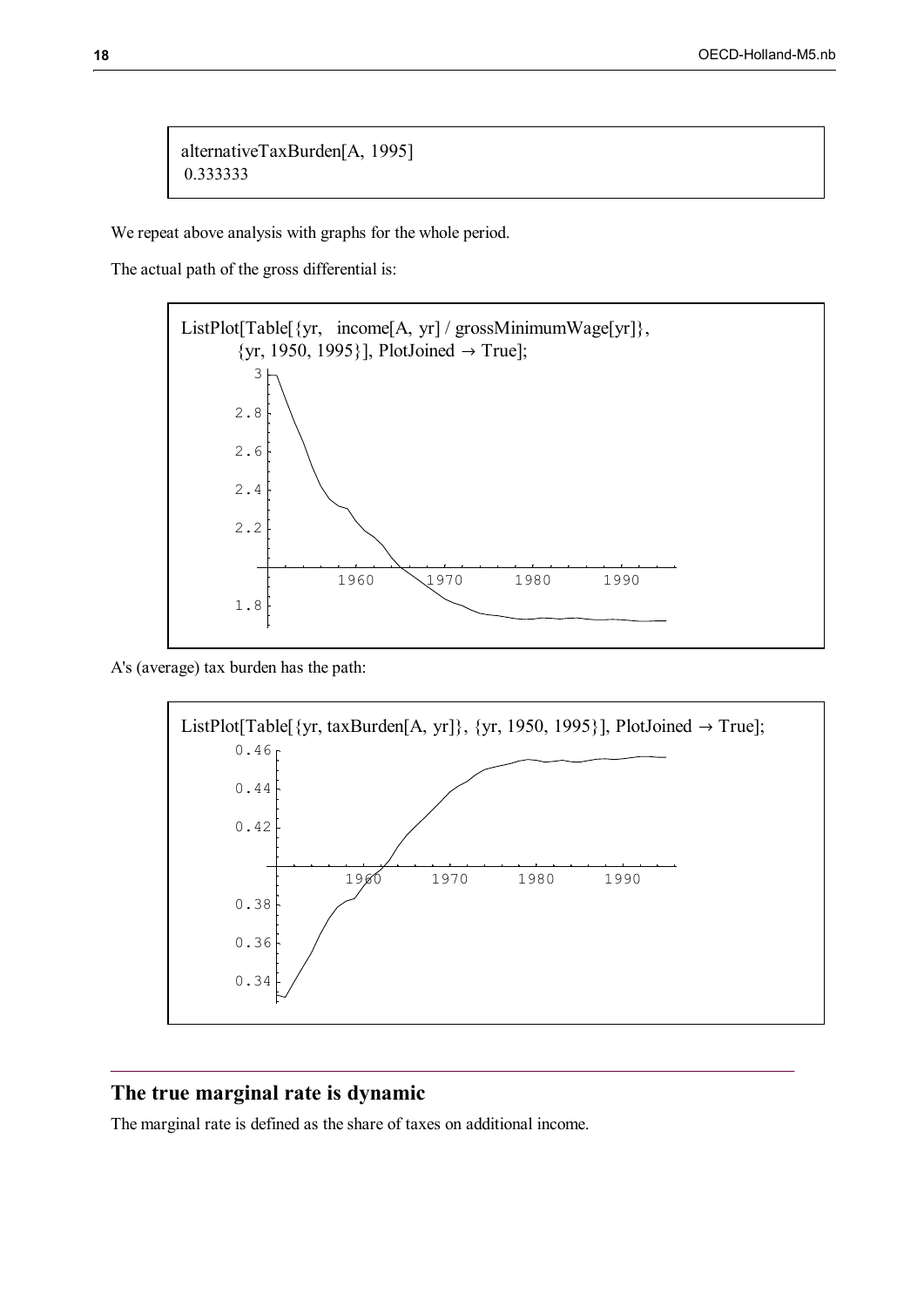Conventionally, the marginal rate is equated to the statutory rate. In the present example, the marginal rate would thus be 50%.

Another conventional thought is that a high marginal rate discourages effort. The present OECD policy on exemption may be seen as caused by the preference for lower statutory marginal rates. One will recognise that a lower exemption seems to allow for a lower statutory marginal rate. Inflation indexation seems to result into a relatively lower exemption.

However, there are some pitfalls. (1) Statements like the latter are only true when one neglects the employment and benefit consequences. (2) One should compute the marginal rate correctly, which includes dynamics. (3) Marginal rates may also help to control inflation.

Our new analysis shall be that a higher exemption still can combine with a relatively low marginal rate: if only that rate is computed correctly.

We discuss mr. A's situation in 1995 both conventionally and in terms of the new analysis.

The conventional computation of the marginal rate is as follows. We add to A's income a small amount, and then divide the increase of taxes by that amount. We take one dollar for that small amount.

```
base = income[A, 1995]45596.
```
 $new = 1 + base$ 45597.

Thus conventionally:

tax[income  $]$  := tax[income, exemption[1995]];

```
(tax[new] - tax[base]) / (new - base)0.5
```
Above relation uses a fixed 1995 exemption. Our new analysis is that we take account of changes in the tax rates too. Since tax changes are relevant for considerations of changes in effort, these tax changes cannot be neglected. The correct marginal rate is for all clarity called the dynamic marginal rate. The rate that does not include such changes is called the static rate. Since exemption grows, the dynamic rate normally is lower than the static rate.

For example, the dynamic marginal rate for A on his trend income path: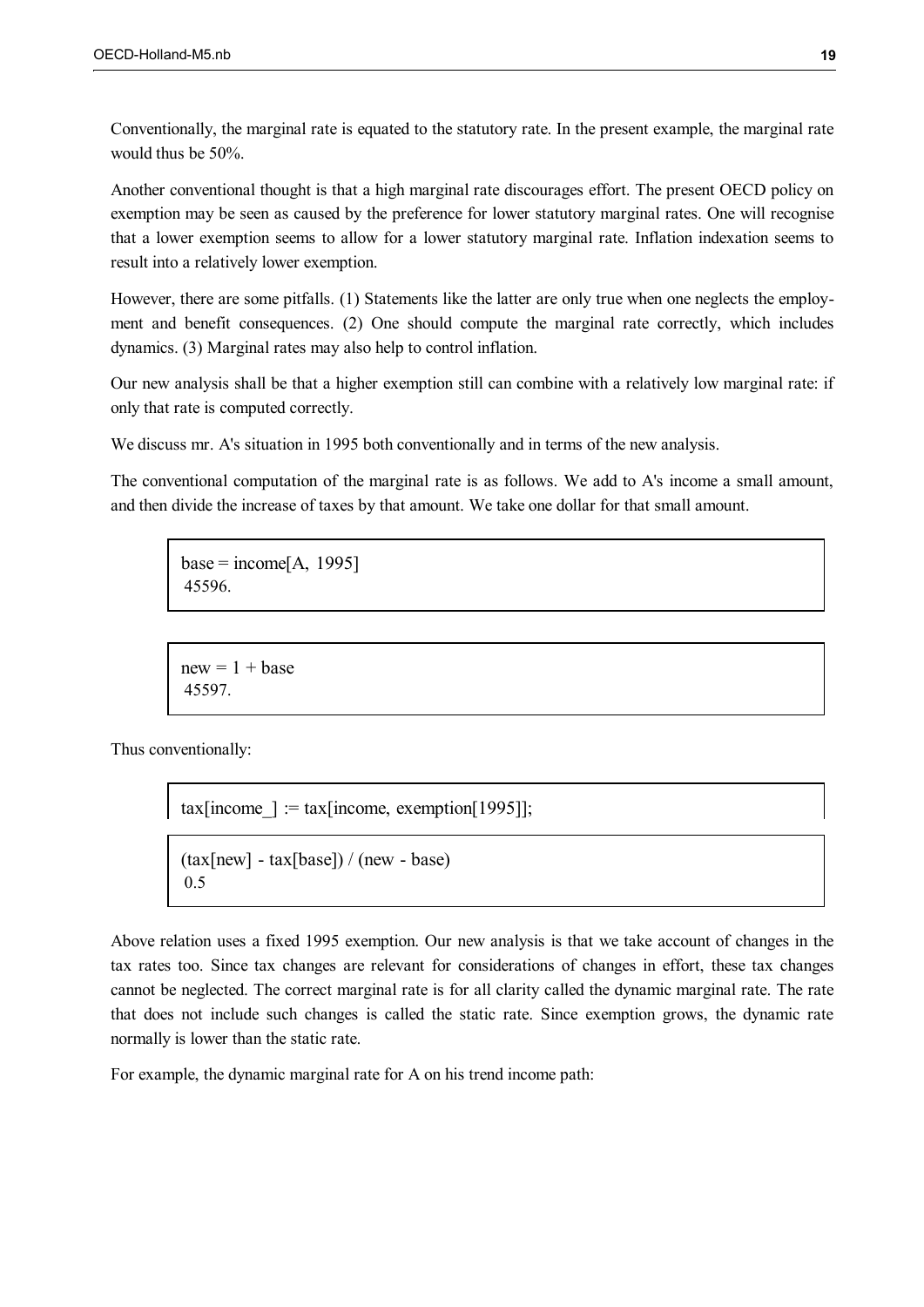base = income[A, 1995]; new = income[A, 1996]; (tax[new, exemption[1996]] - tax[base, exemption[1995]]) / (new - base) 0.438308

Or, when A would earn an additional \$1000 for an additional effort above his trend income and productivity rise:

base = income[A, 1995]; new = income[A, 1996] + 1000; (tax[new, exemption[1996]] - tax[base, exemption[1995]]) / (new - base) 0.472587

The new analysis shows that the dynamic marginal rate would be lower when the new tax policy would be to have exemption to be always equal to subsistence.

base = income[A, 1995]; new = income[A, 1996]; (tax[new, subsistence[1996]] - tax[base, subsistence[1995]]) / (new - base) 0.333333

The marginal rates will differ for most personal income developments, but still be lower than the statutory rates. For example the \$1000 above trend income:

base = income[A, 1995]; new = income[A, 1996] + 1000; (tax[new, subsistence[1996]] - tax[base, subsistence[1995]]) / (new - base) 0.425942

We repeat above analysis with period graphs.

dynamicMarginalRate[distance\_, yr\_] :=  $(base = income[distance, yr];$  $new = income[distance, yr+1];$  $(tax[new,$  exemption $[yr+1]]$   $tax[base,$  exemption[yr]]) / (new - base))

Since actual income development has not been stable, mr. A has had a volatile (dynamic) marginal rate, and, due to low exemption, actually at a high level.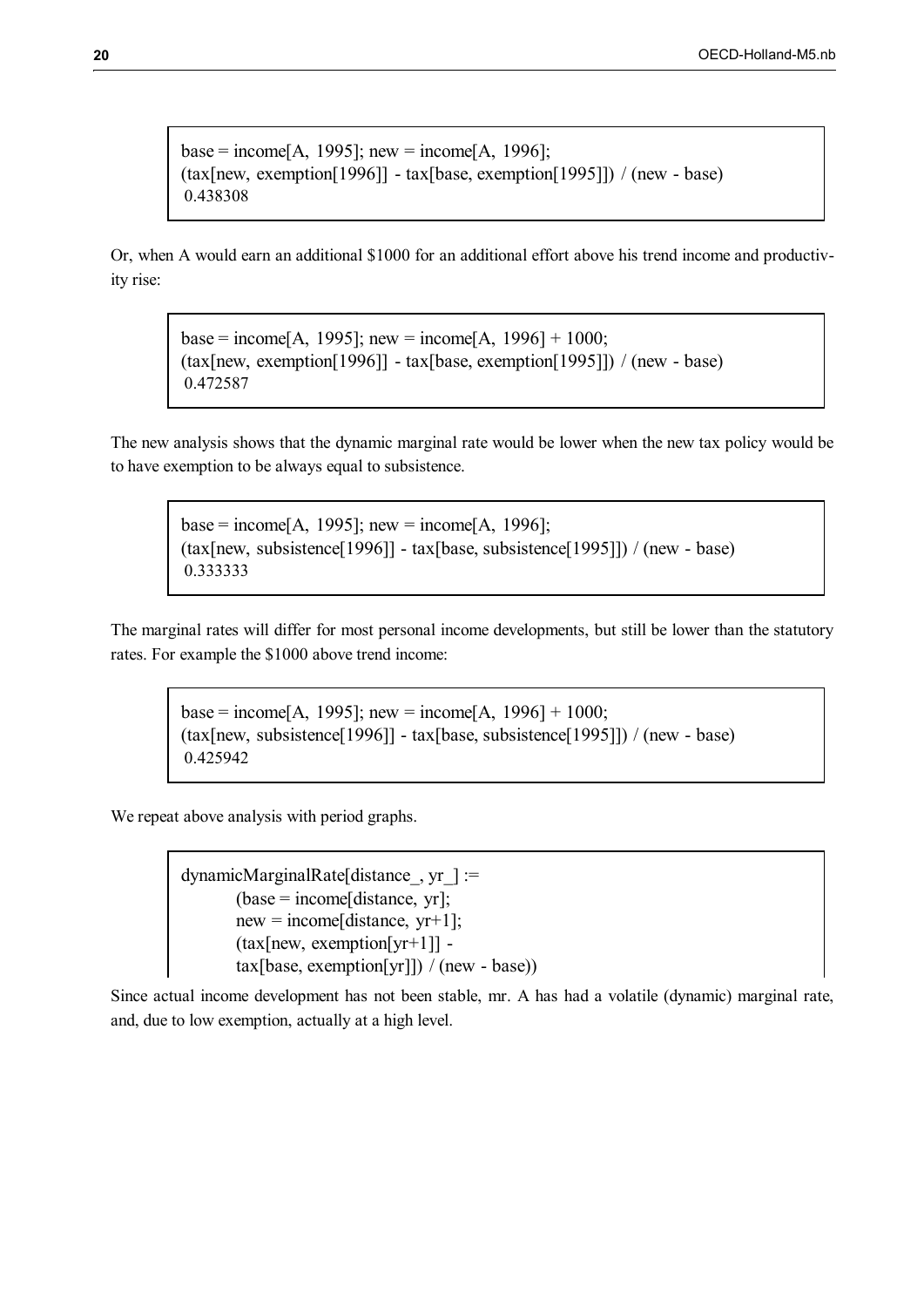

When exemption is indexed on wages, the marginal rate is obviously lower and more stable (currently, even constant at 33%, equal to the average tax burden (see below)).

alternativeDMT[distance, yr  $] :=$  $(base = income[distance, yr];$  $new = income[distance, yr+1];$  $(tax[new, subsistence[*yr*+1]]$  tax[base, subsistence[yr]]) / (new - base))



## **Analysis**

## **General relations**

We can extend on what we started in the section on the algebraic tautology, and find the general relationship of the key variables in this paper.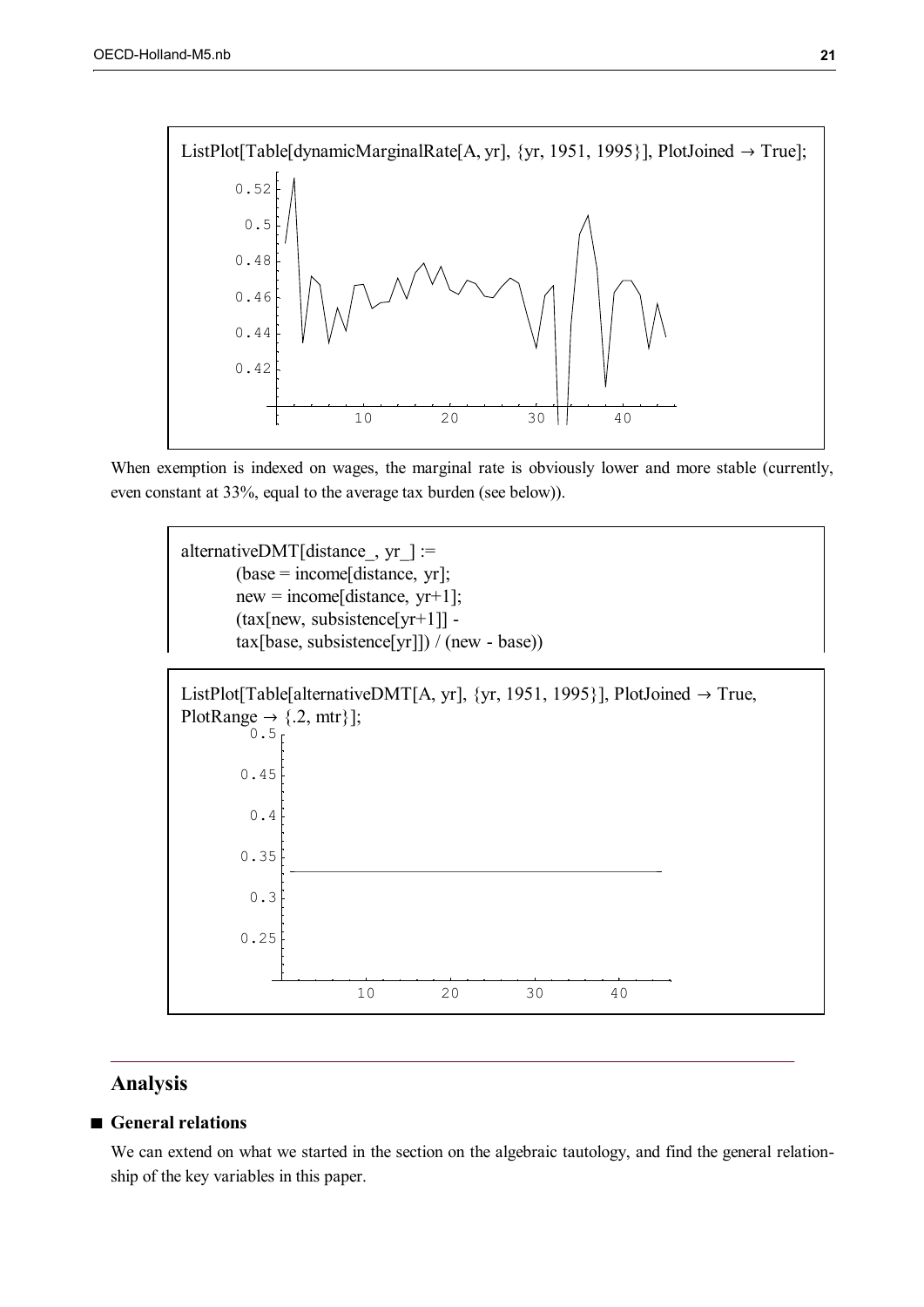We keep the relation that subsistence grows with income. We allow that exemption differs from subsistence and has a different indexation than prices. Then BE is base exemption, S is base subsistence,  $ES =$ exemption / subsistence, and  $ESIndex =$  exemptionIndex / wageIndex.

```
relations = {ES} = exemption / subsistence,
               BE = ESBase S,
               exemption = exemplionIndex BE,
               subsistence == wageIndex S;
Solve[relations, ES, {BE, S, subsistence, exemption}]
\{[ES \rightarrow \frac{ESBase exemptionIndex<br>wageIndex ]\}wageIndex
```
In case that the exemption index is inflation, then we find:

ESIndex == exemplionIndex / wageIndex /.

\nexemptionIndex → priceIndex /.

\nwagelndex → priceIndex \* realWagelndex

\nESIndex == 
$$
\frac{1}{realWagelndex}
$$

#### **GNR: the gross/net ratio at the minimum**

A general derivation of the GNR at the minimum is the following:

subsistence  $=$  gross - m (gross - exemption);

S wageIndex  $=$  gross - m (gross - BE exemptionIndex) *S* wageIndex = gross  $-$  (gross  $-$  BE exemptionIndex) *m* 

solution =  $Solve[% , {gross}]$  $\{\mathrm{gross} \rightarrow -\}$ BE exemptionIndex  $m - S$  wageIndex<br> $m - 1$ }  $m-1$ 

 $GNR = \text{gross} / (S \text{ wageIndex})$  / solution // Simplify  $\text{GNR} =$   $\frac{1}{2}$  $\frac{\text{BE~exemptionIndex~}m - S \text{wageIndex}}{m S \text{wageIndex} - S \text{wageIndex}}$  $\overline{MS}$  wageIndex  $\overline{-S}$  wageIndex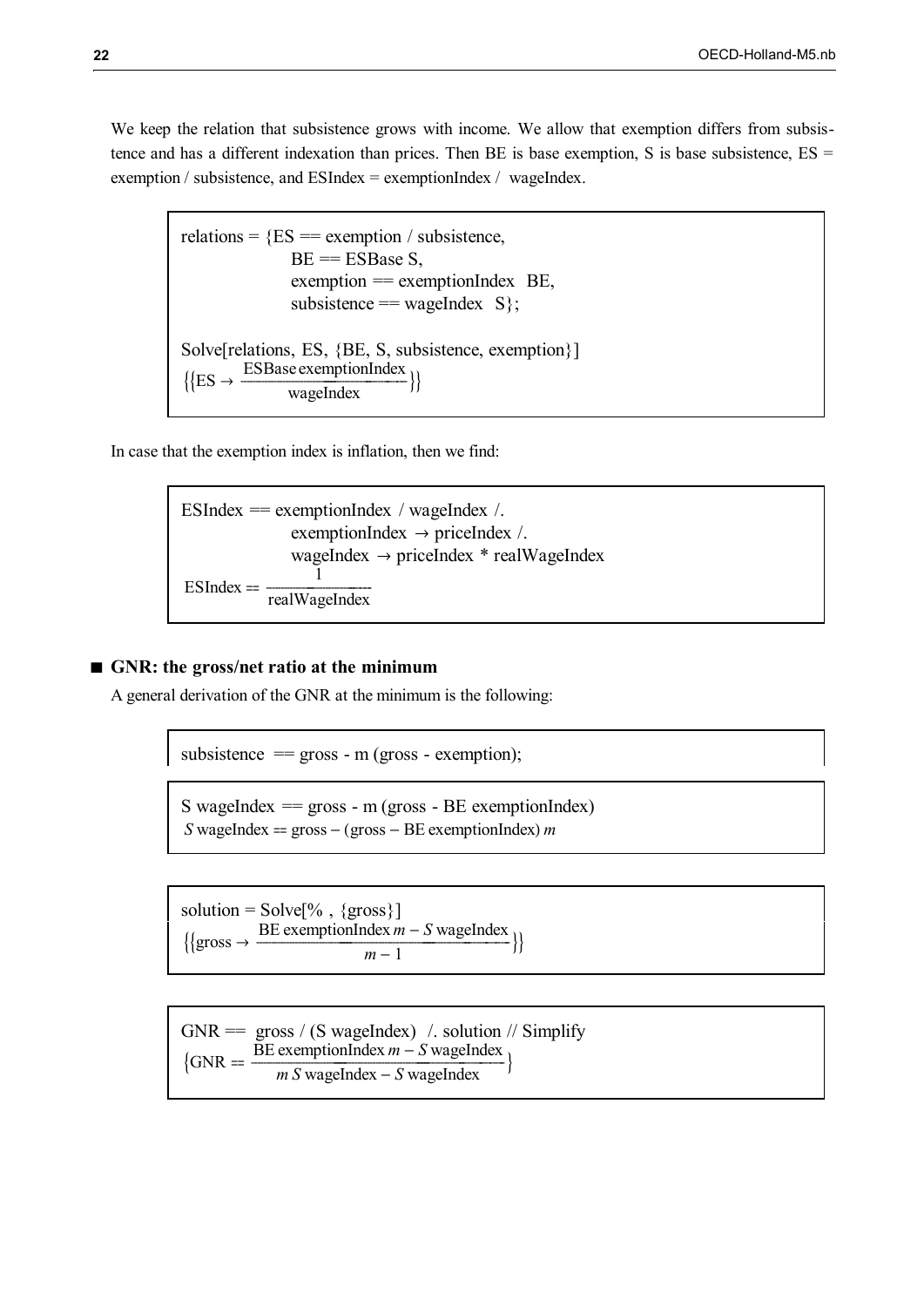% /. wageIndex  $\rightarrow$  (exemptionIndex / ESIndex) /. BE  $\rightarrow$  S ESBase // Simplify  $\{GNR =$ ESBase ESIndex  $m-1$  $\frac{m-1}{m}$ Ì

If the exemption index is below the wage index, then the limit is  $1/(1 - m)$ .

Also, when a value of GNR is known, then we can solve for the ESIndex:

Solve[ %, ESIndex]  $\{ {\rm [ESIndex} \rightarrow \frac{m\text{ GNR} - \text{GNR} + 1}{\text{ESBase } m} \}$ ESBase *m*

## **The income[distance] / Gross[minimum] ratio**

For an arbitrary distance from subsistence, the grossIncome[dist] / gross[minimum] ratio can be expressed in the already known GNR at the minimum level:

ratioOfGrossIncomeToGrossMinimum[distance\_] := distance S wageIndex / (GNR \* S \* wageIndex)

ratioOfGrossIncomeToGrossMinimum[dist] // Simplify dist GNR

## ■ The average tax

The general expression of the average tax burden is tax[gross[dist]] / gross[dist]:

taxburden[dist]  $=$  m (dist S wageIndex - BE exemptionIndex) / (dist S \* wageIndex) // Simplify BE exemptionIndex *m*  $\frac{11}{10}$ dist *S* wageIndex  $+$  taxburden(dist) =  $m$ 

% /. wageIndex  $\rightarrow$  (exemptionIndex / ESIndex) /. BE  $\rightarrow$  S ESBase // Simplify *m* ESBase ESIndex *m*  $\frac{1}{1}$ dist  $+$  taxburden(dist)

We can use the relationship on the GNR: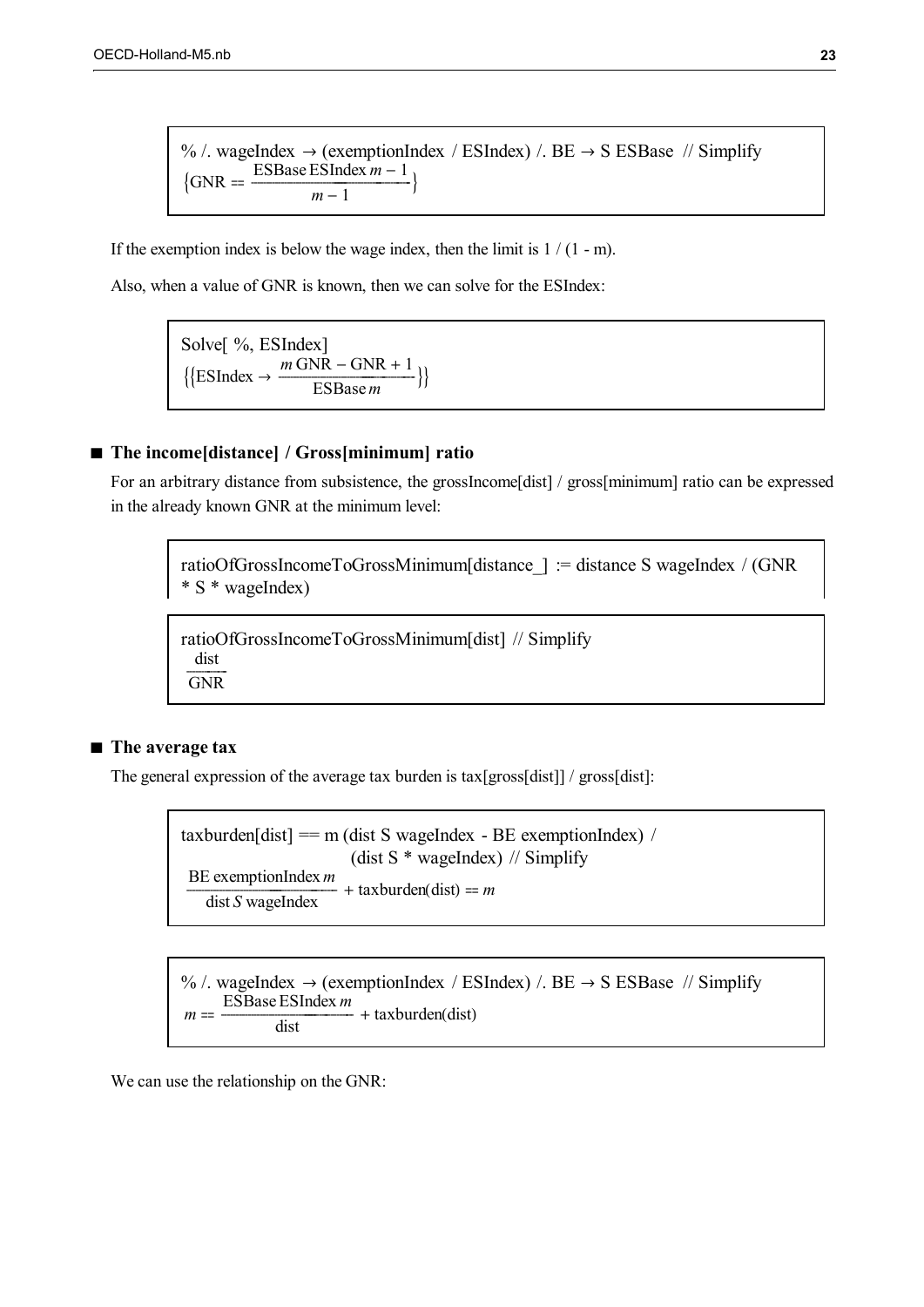% /. ESIndex  $\rightarrow$  (1 - GNR (1 -m)) / (ESBase m) // Simplify  $m ==$  $GNR(m-1) + dist$  taxburden(dist) + 1 dist

Note that this relation holds regardless of the way of indexation. The indexation method affects GNR, and the latter apparently is a sufficient measure.

## **GNR[distance]**

The tax burden on the arbitrary distance can also be represented by a gross/net ratio, just as has been done for the minimum level.

 $GNR[dist] = (dist S * wageIndex) /$ ( dist S \* wageIndex - m (dist S wageIndex - BE exemptionIndex) )  $GNR(dist) = \frac{distr}{dist S \cdot wageIndex - m (dist S \cdot wageIndex - BE \cdot exemplinoIndex)}$ dist *S* wageIndex

Eliminate<sup>[%</sup> / (exemptionIndex  $\rightarrow$  wageIndex ESIndex), wageIndex $\vert$ [[1]] BE ESIndex *m* GNR(dist) = dist *S* (*m* GNR(dist) – GNR(dist) + 1)

Solve[% , GNR[dist]]  $\{\text{GNR(dist)} \rightarrow -\frac{\text{dist } S}{-\text{RE ESIndex } m + \text{dist } S m - \text{dist } S}\}$  $-BE$  ESIndex *m* + dist *S m* – dist *S*<sup>}</sup>

We again can eliminate ESIndex and find that GNR is a sufficient indicator:

% /. ESIndex  $\rightarrow$  (1 - GNR (1 -m)) / (BE / S m) // Simplify  $\{\text{GNR(dist)} \rightarrow \frac{\text{dist}}{-m \text{ dist} + \text{dist} + \text{GNR} (m-1) + 1}$  $-m \text{ dist} + \text{ dist} + \text{ GNR } (m-1) + 1$ 

 $GNR[dist] = \text{dist} / (1 + (\text{dist} - GNR) (1 - m))$  $GNR(dist) =$ dist  $\frac{d\theta}{d\text{dist} - \text{GNR} (1 - m) + 1}$ 

Since we know the likely limit value of GNR, we find the associated limit for GNR[dist]: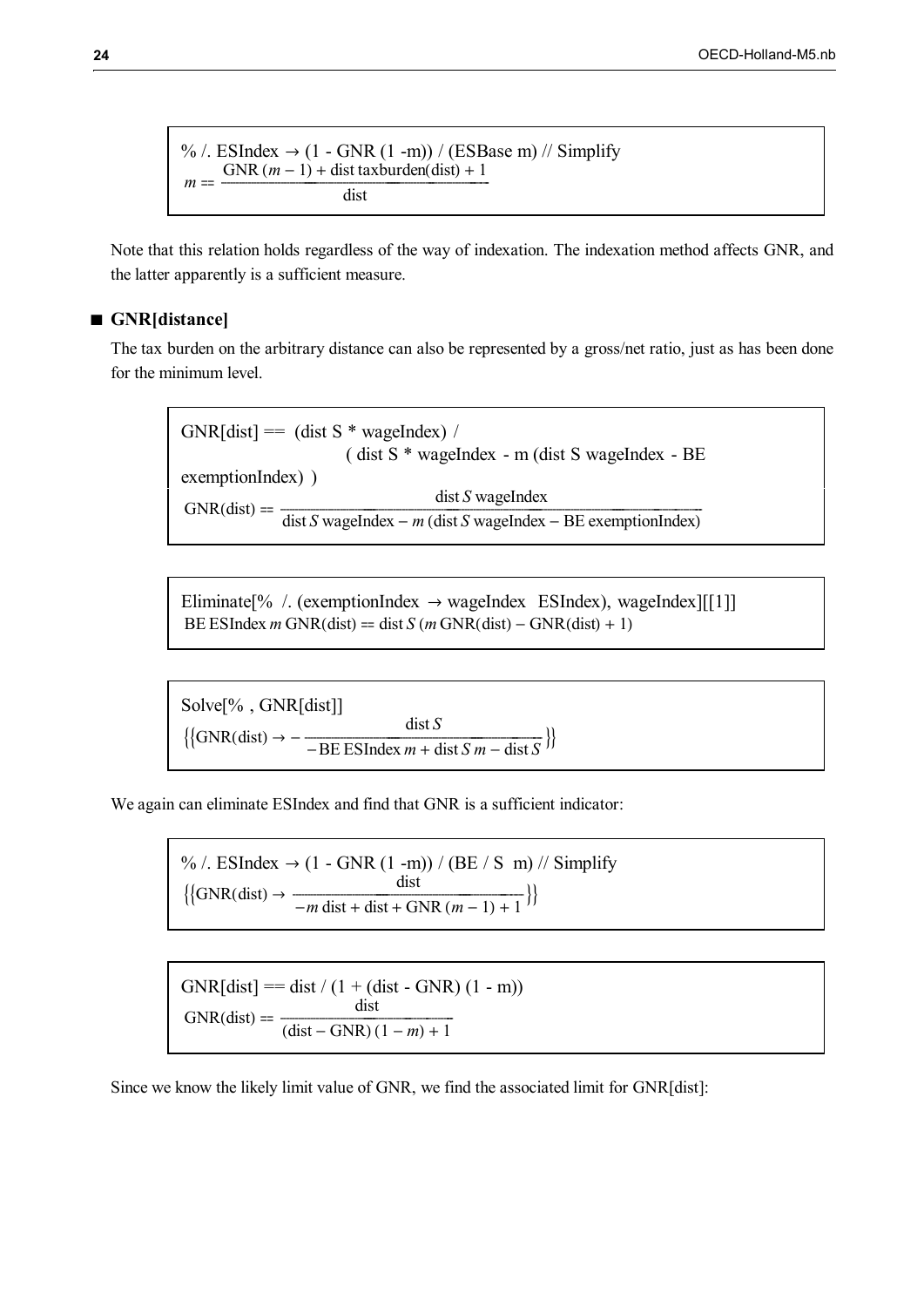% /. GNR[dist] → GNRLimit[dist] /. GNR → 1/(1 - m) // Simplify  
GNRLimit(dist) = 
$$
\frac{1}{1 - m}
$$

These relations appear to imply that the further the distance from the minimum, the quicker the limit of a gross/net ratio will be reached. For example, if we take the gross/net ratio at the minimum with the present value of 1.7, and  $m = .5$ , then for distances 1 till 10 we find the following gross/net ratios:



One will note that some low values of dist will have been overtaken by the disproportional rise of the gross minimum. Specifically, for some value of dist the GNR[dist] will solve to be the GNR of the minimum value; and then dist is that minimum level dist  $=$  GNR itself. For example, in 1995 the GNR is 1.7, which means that all incomes up to 1.7 have been overtaken by the disproportional rise of the gross minimum wage. In formulas for the general situation:

Solve[ GNR =  $dist / (1 + (dist - GNR) (1 - m))$ , dist]  $\{ \text{dist} \rightarrow \text{GNR} \}$ 

## ■ The marginal rate

We can find an analytical relationship by taking w for the wage growth and e for the rate of exemption indexation, both for one single year to the next:

 $DMT$ [dist] = (base = dist S wageIndex; new = dist S wageIndex  $(1 + w)$ ; (m (new - BE exemptionIndex  $(1 + e)$ ) m (base - BE exemptionIndex )) / (new - base)) // Simplify BE *e* exemptionIndex *m* dist *S w*wageIndex  $- + DMT(\text{dist}) = m$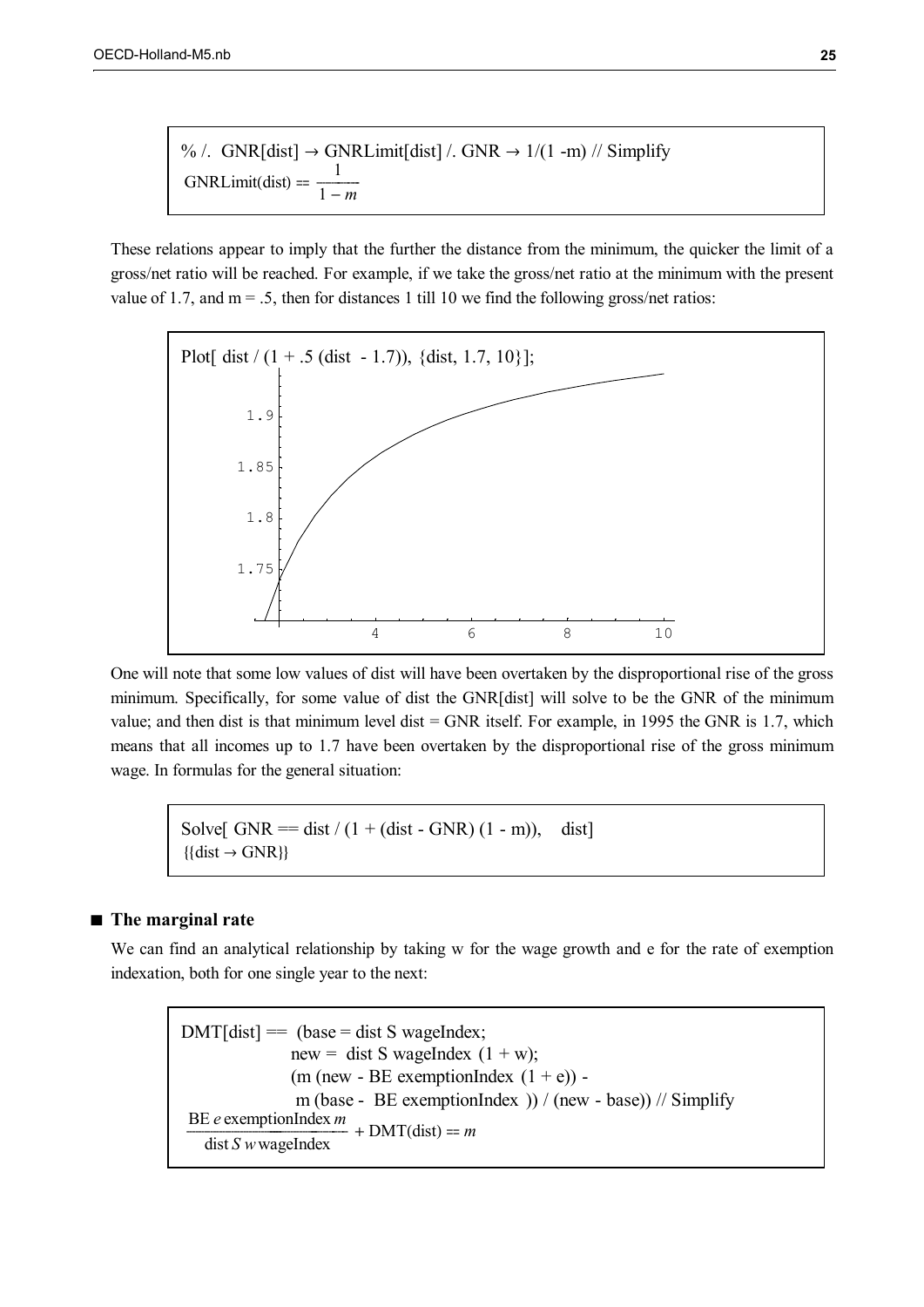% /. wageIndex  $\rightarrow$  (exemptionIndex / ESIndex) /. BE  $\rightarrow$  S ESBase // Simplify *m e* ESBaseESIndex *m* dist *w*  $+$  DMT(dist)

Again it is possible to find an expression with GNR:

% /. ESIndex  $\rightarrow$  (1 - GNR (1 -m)) / (ESBase m) // Simplify  $m = \frac{-\text{GNR } e + \text{GNR } m e + e + \text{dist } w \text{DMT}(\text{dist})}{\text{Tr} w \cdot \text{Gm} \cdot \text{Gm} \cdot \text{Gm} \cdot \text{Gm} \cdot \text{Gm} \cdot \text{Gm} \cdot \text{Gm} \cdot \text{Gm} \cdot \text{Gm} \cdot \text{Gm} \cdot \text{Gm} \cdot \text{Gm} \cdot \text{Gm} \cdot \text{Gm} \cdot \text{Gm} \cdot \text{Gm} \cdot \text{Gm} \cdot \text{Gm} \cdot \text{Gm} \cdot \text{Gm} \cdot \text{Gm} \cdot \text$ dist *w*

## **The marginal rate on the national growth path**

For people whose incomes follow the national trend, the dynamic marginal rate will equal their average tax burden.

Let Y[t] be income and T[t] the associated tax amount in year t. Then  $dLog[Y]/dt$  is the growth rate of income, and under balanced growth it equals dLog[T]/dt. The (dynamic) marginal tax rate is  $m = dT/dY$  $== (dT/dt)/(dY/dt) == T'/Y'.$ 

Under balanced growth the marginal rate equals the average tax rate Y/T. We can deduce that from the following equation:

$$
\begin{array}{l}\nD[\text{Log}[Y[t]], t] \quad == \quad D[\text{Log}[T[t]], t] \\
\frac{Y'(t)}{Y(t)} \quad = \quad \frac{T'(t)}{T(t)}\n\end{array}
$$

Solve[  $\{D[Log[Y[t]], t] == D[Log[T[t]], t], m == T'[t] / Y'[t]\}, m, \{T'[t], Y'[t]\}]$  $\{m \rightarrow \frac{T(t)}{Y(t)}\}$  $\overline{Y(t)}$ <sup>[]</sup>

## **Estimation**

Above we noted a tautological relationship between the index of real growth and the gross/net ratio (GNR) at the minimum. We also found a relation between the GNR and the average and marginal tax of an arbitrary distance from the minimum.

The question now arises whether there is a reverse relationship. The GNR (our indication of unemployment), the tax burdens and inflation all would affect growth.

A relevant estimation equation is the following:

growth == b annualInflation + u (GNR - 1) + a taxburden[dist] + d DMT[dist] + c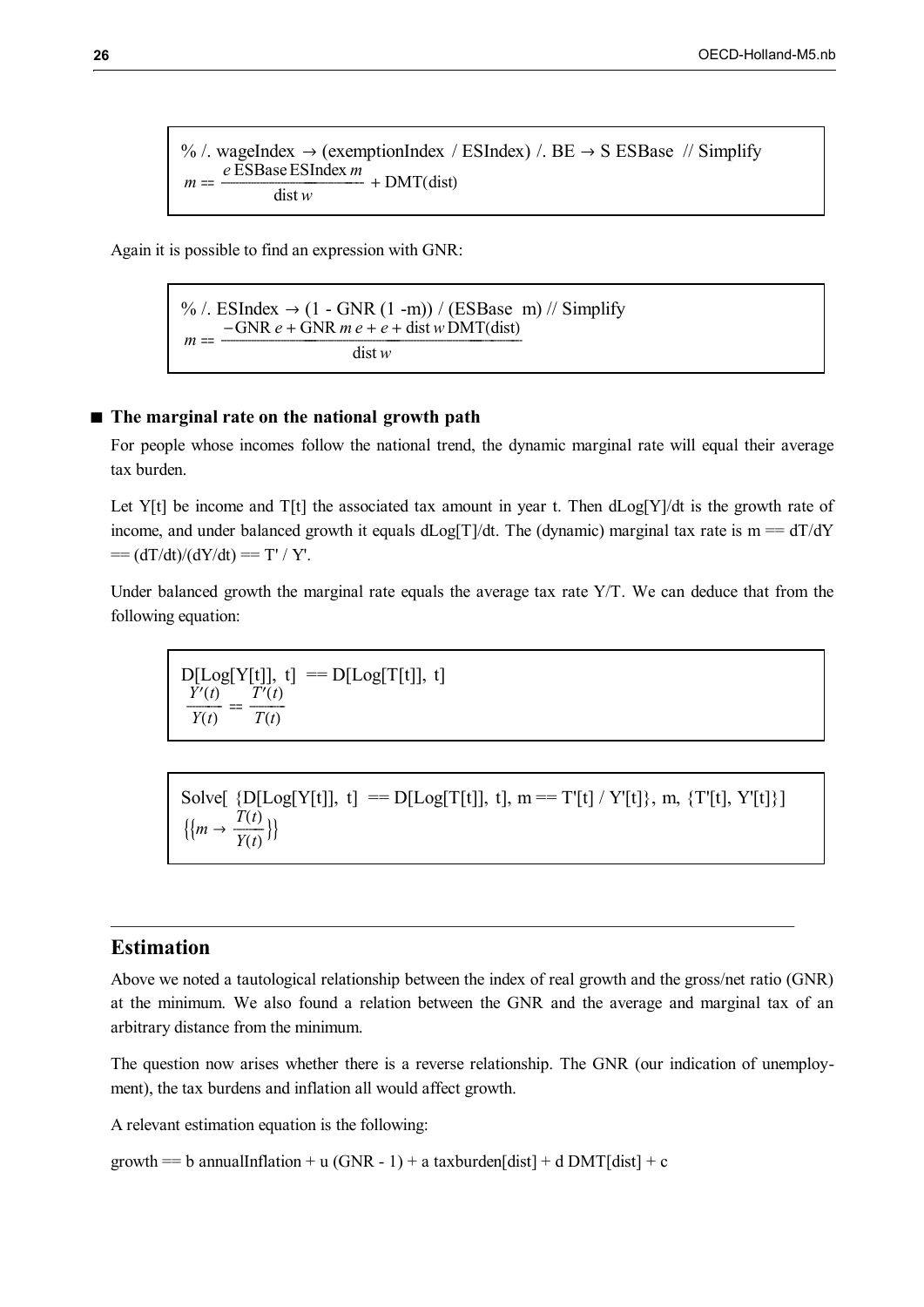Since GNR is in the (1, 2) range and we wish to interprete c as default growth, we subtract 1. By using the formal expressions for the tax rules we can also try to estimate the "average" distance (dist) which determines the effective tax burdens.

Concerning the signs of the coefficients, it needs to be considered that there are various effects. Rising prices are an indication of overheated and thus growing markets, but, rising prices might also negatively affect future prospects. Unemployment may reduce effective demand, but may also help to control the price level. Tax rates would seem to discourage effort, but they also generate revenue for government outlays, and they penalize wage demands and thus help to control inflation. An estimation thus is not likely to support a priori views, but might provide insight how all these forces balanced out in the given period.

The Dutch economy is an open economy, and most growth is imported from the world. One may thus wonder whether it is useful to do an estimation for Holland on these purely national data. However, the mentioned tax policy is an international policy, and thus the Dutch data nontrivially reflect world developments.

Estimation should be treated with care. As said, there exist exact and tautological relations between the variables within above equation. In a real sense, estimation is superfluous. However, estimation does allow us to link with the literature and ongoing discussion, and thus enhances clarity. (This works out in two directions, as some researchers may not be aware of the hidden tautologies.)

It turns out that the Mathematica nonlinear estimation routine indeed indicates ill-conditioned matrices, and thus parameter dependency. The best conclusion will be given in the next section on simulation. The following serves to understand that simulation result.

First we estimate growth, on inflation (coefficient b), a constant (c), and our measure of unemployment (GNR - 1) (coefficient u). The R2 is .62, but the centered R2 adjusted for the degrees of freedom is only .18. In this run, there would be a trend real income growth of 5,6%. Inflation appears to slightly stimulate growth (b  $\rightarrow$  .16), and unemployment has a light negative effect (u  $\rightarrow$  -.05).

 $datarule = Thread[\{g, GNR, w, p\} \rightarrow DataFilter[growth, gnr, RateOfChange[ibi],$ RateOfChange[cpi] ]];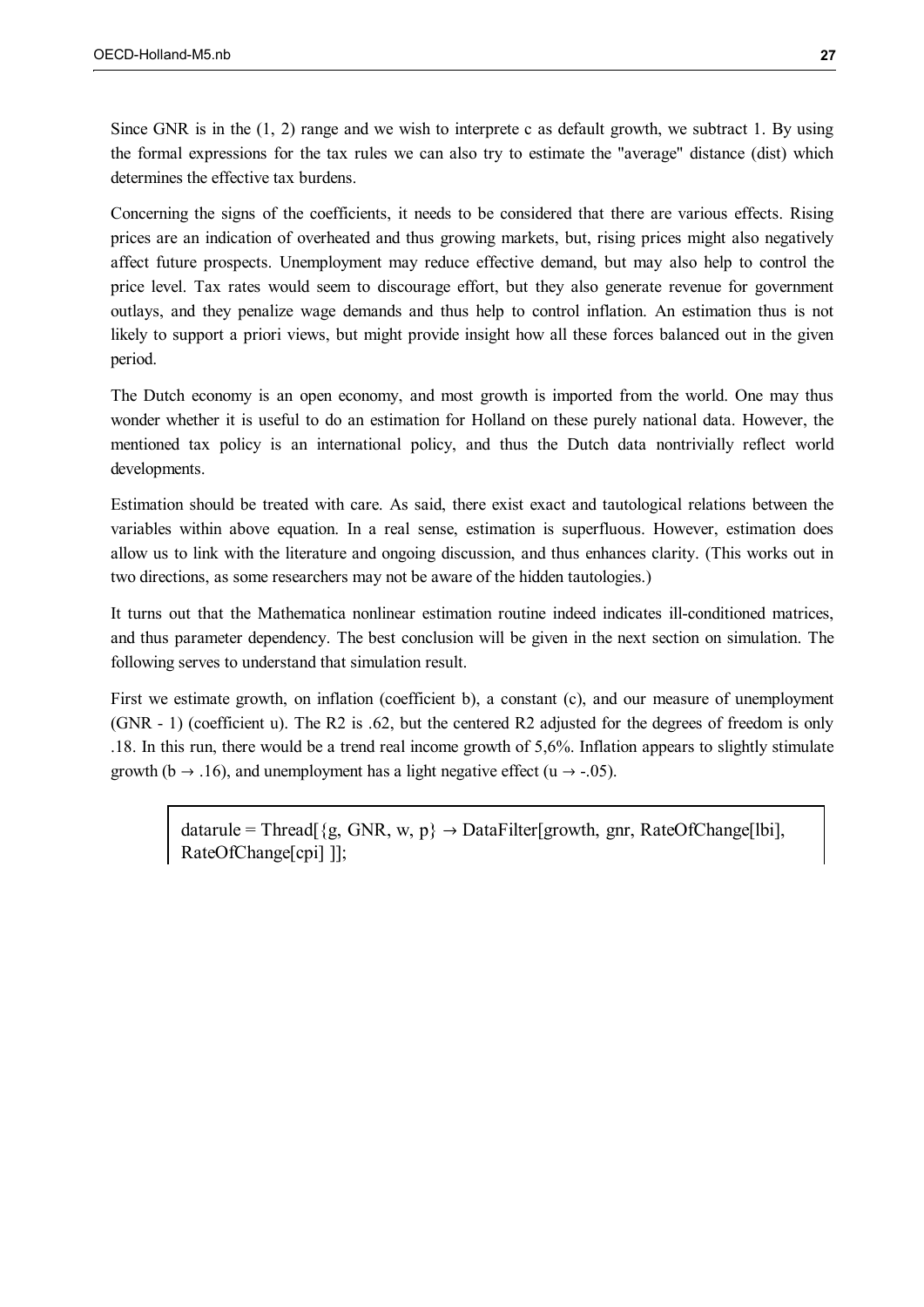```
Estimate[g = b p + u (GNR - 1) + c, datarule, {b, u, c}]
\text{AdjustedRSquared} \rightarrow 0.185273,BestFitParameters \rightarrow {b \rightarrow 0.160552, u \rightarrow -0.0591325, c \rightarrow 0.0566127},
  Correlation \rightarrow 0.47062,
   CovarianceMatrix 
                             I
                             \overline{\phantom{a}}\overline{\phantom{a}}0.0184387 - 0.000314515 - 0.000560194-0.000314515 0.000298878 -0.000154467-0.000560194 -0.000154467 0.000123402
                                                                                             \overline{\phantom{a}}\overline{\phantom{a}}

                                                                                             \bigg\},
  DegreesOfFreedom \rightarrow 43, EstimatedVariance \rightarrow 0.000677241,
  NumberOfObservations \rightarrow 46, ReducedFormQ \rightarrow True, RSquared \rightarrow 0.221483,
  StandardDeviation \rightarrow {0.135789, 0.0172881, 0.0111086},
  TValues \rightarrow {1.18236, -3.42042, 5.09628}}
```
We now add the relations for average and dynamic marginal tax. We take the general expression that allows a simulation with another tax indexation rule.

 $tq = (GNR (1 - mtr) + dist mtr - 1) / dist$  $\frac{0.5 \text{ dist} + 0.5 \text{ GNR} - 1}{\text{H}}$ dist

 $dmt = mtr - e (1 - GNR (1 - mtr)) / (dist w)$  $0.5$  $e(1 - 0.5 \text{ GNR})$ dist *w*

Using these tax rules improves the fit to an adjusted R2 of .51. However, coefficients are unreliable, the constant seems to be a problem, and the "average distance" is low at 1:

res = Estimate $[g = b p + u (GNR - 1) + a tq + d dmt / c \rightarrow p$ , datarule, {b, u, a, d, dist}];

FindFit::sszero :

The step size in the search has become less than the tolerance prescribed by the PrecisionGoal option, but the gradient is larger than the tolerance specified by the AccuracyGoal option. There is a possibility that the method has stalled at a point which is not a local minimum. More…

Inverse::luc : Result for Inverse of badly conditioned

matrix  $(\ll 1 \gg)$  may contain significant numerical errors. More...

BestFitCoefficients /. res  $\{b \rightarrow 0.343574, u \rightarrow -82.6486, a \rightarrow 165.146, d \rightarrow 0.166905, dist \rightarrow 0.999896\}$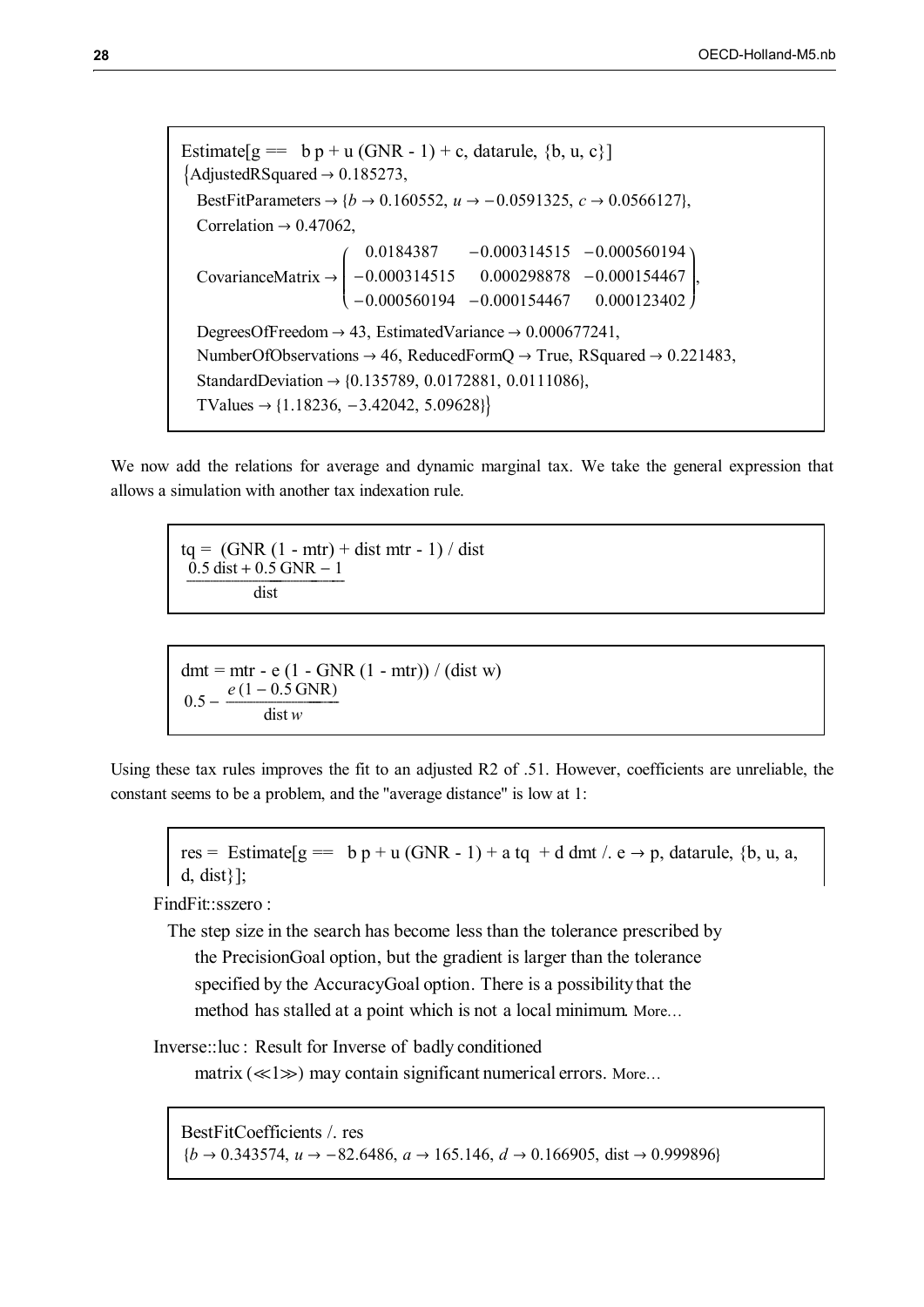TValues /. res 3.13681, 0.00159334, 0.00159188, 5.27214, 15.304

One possible solution is to fix the distance, e.g. at dist  $\rightarrow$  3. The next estimate gives an adjusted R2 of .52, and we find high t-values for the influence of inflation and tax rates. The influence of unemployment now is dubious. The effect of inflation has more than doubled ( $b \rightarrow .34$ ) compared to the first run. The tax result is that average taxes penalize growth (a  $\rightarrow$  -.5), while marginal taxes appear to stimulate it (d  $\rightarrow$  .5) (possibly through their wage checking effect). As said, a conclusion is postponed to the simulation section below.

Estimate  $[g = b p + u (GNR - 1) + a tq + d dmt / . e \rightarrow p / . dist \rightarrow 3$ , datarule,  ${b, u, a, d}$  $\{AdjustedRSquared \rightarrow 0.528382,$ BestFitParameters  $\rightarrow$  { $b \rightarrow 0.343574$ ,  $u \rightarrow 0.02067$ ,  $a \rightarrow -0.526588$ ,  $d \rightarrow 0.500766$ }. Correlation  $\rightarrow$  0.748213, CovarianceMatrix  $\begin{array}{c} \begin{array}{c} \begin{array}{c} \begin{array}{c} \end{array} \\ \end{array} \end{array} \end{array} \end{array}$  $\overline{\phantom{0}}$ 0.000592975 -0.00492106 0.00283898 0.000592975 0.000642317 -0.00270757 0.00167695  $-0.00492106 -0.00270757 0.0156665 -0.0108027$  $0.00167695 - 0.0108027$  $\overline{\phantom{a}}$  $\overline{\phantom{a}}$  $\overline{\phantom{a}}$  $\overline{\phantom{a}}$  $\overline{\phantom{a}}$  $\overline{\phantom{a}}$  $\overline{\phantom{a}}$  $\overline{\phantom{a}}$ 0.00776772 , DegreesOfFreedom  $\rightarrow$  42, EstimatedVariance  $\rightarrow$  0.000392032, NumberOfObservations  $\rightarrow$  46, ReducedFormQ  $\rightarrow$  True, RSquared  $\rightarrow$  0.559823, StandardDeviation  $\rightarrow$  {0.108218, 0.025344, 0.125166, 0.0881346}, TValues  $\rightarrow$  {3.17483, 0.81558, -4.20712, 5.68183}}

## **Simulation**

In this section we use the implicit parameter dependency to force a fit that is best useful for a simulation of the alternative tax policy.

The 1950-1960 period was least affected by the cumulation of the negative effects of the differential indexation policy. That period thus becomes a norm for the alternative policy of wage indexation for exemption. In other words, we can find the best estimate for a simulation of the alternative policy by subjecting the estimate to the condition that the 1950-1960 period must be reproduced as best as possible.

When the annual indexation of exemption is wage growth, then  $e \rightarrow w$ , and also GNR  $\rightarrow 1$ . This greatly simplifies the estimated growth, also since it causes equality of marginal and average tax rates. (Thus, curiously, we estimate tax parameters in order to eliminate them.)

We substitute these data in the relation that is to be estimated: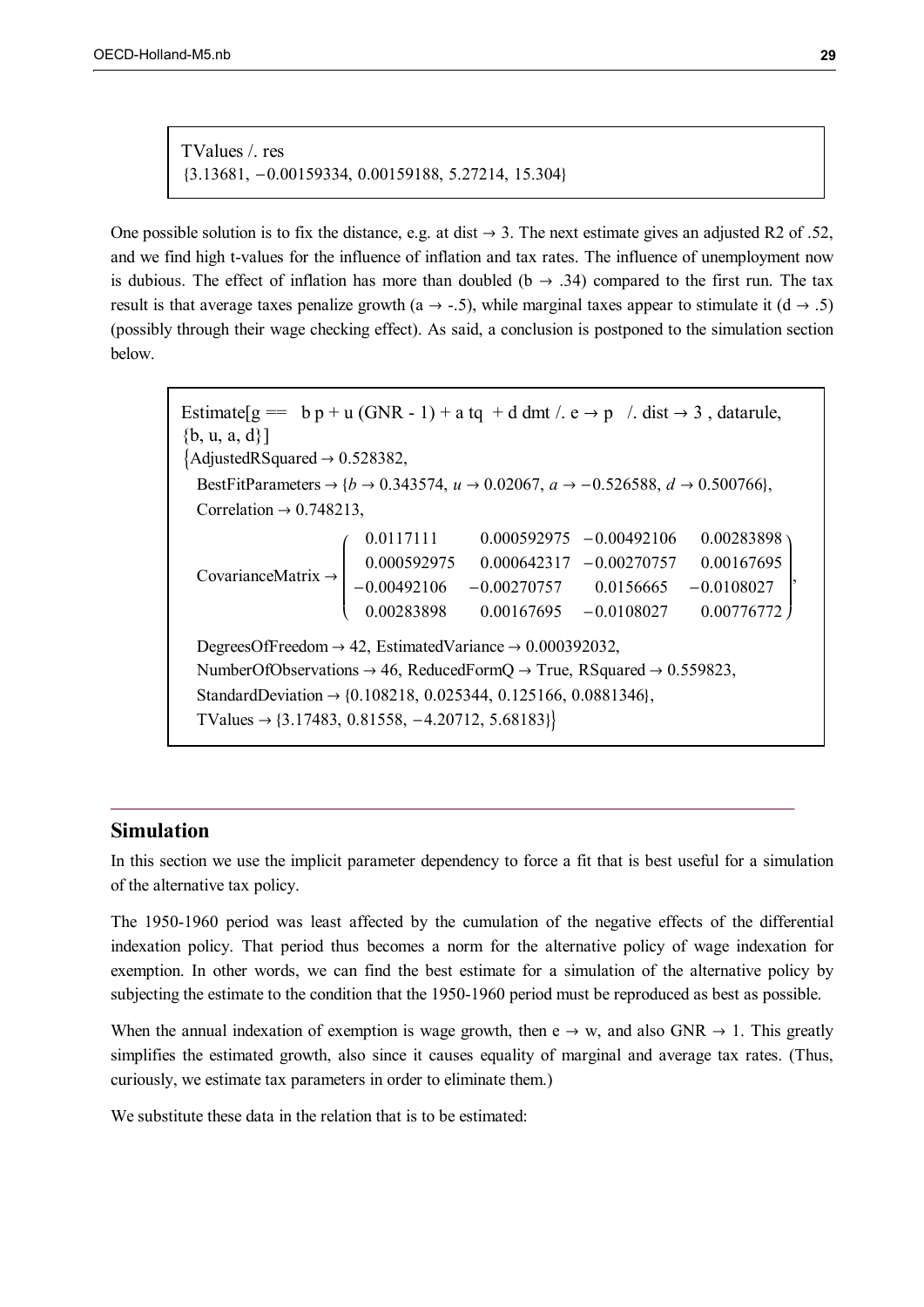toEstimate =  $(g = b p + u (GNR - 1) + a tq + d dmt + c$  /.  $GNR \rightarrow 1$  /.  $e \rightarrow w$  // Simplify)  $g = -\frac{0.5 a}{\text{dist}} + 0.5 a + c + 0.5 d + b p - \frac{0.5 d}{\text{dist}}$ 

Average inflation and real growth in the 1950-1960 period were:

 $p5060 = inflationIndex[1960]^{(1)}(1/(1960-1950)) - 1$ 0.0286418

rw5060 = realEarningsIndex $[1960]$ <sup> $\land$ </sup> $(1/(1960-1950))$  - 1 0.0422532

Combining these data allows us to choose the constant in the equation:

sim = Solve[toEstimate /. g  $\rightarrow$  rw5060 /. p  $\rightarrow$  p5060, c][[1,1]]  $c \rightarrow -1.$  $\overline{\phantom{0}}$  $\left(-\frac{0.5 a}{\text{dist}} + 0.5 a + 0.0286418 b + 0.5 d - \frac{0.5 d}{\text{dist}} - 0.0422532\right)$  $\overline{\phantom{a}}$  $\cdot$ 

NB. In 1995 I found:

"The following again estimates the distance variable too. We find an adjusted R2 of .41. The distance is reasonable at 1.88. The effects of taxes have the same signs as above, but a wider range (a  $\rightarrow$  -.87, d  $\rightarrow$ .17) and coefficient a has a low t-value. The positive effect of prices is lower ( $b \rightarrow .25$ ). The effect of unemployment remains positive ( $u \rightarrow .14$ ), meaning that minimum wage unemployment puts no constraint on the rise of real wages and indeed furthers a rise."

In 1997, updating with some new data and using *Mathematica* 3.0, I found some slightly different values (locked cell):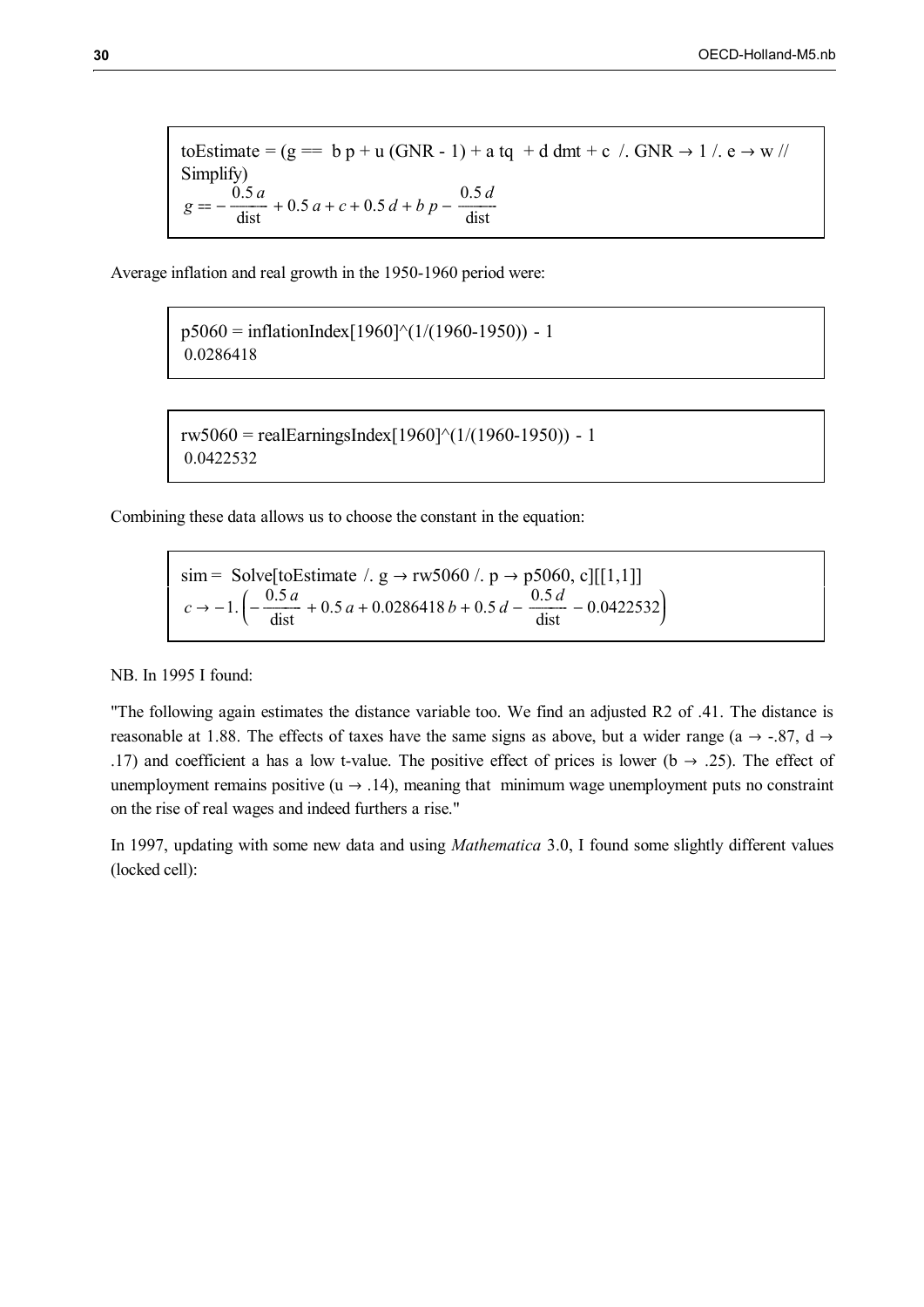```
final = Estimate g = b p + u (GNR - 1) + a tq + d dmt + c /. e \rightarrow p /. sim,
         datarule, \{b, u, a, d, dist\}\{AdjustedRSquared \rightarrow 0.453215, BestFitParameters \rightarrow{b \rightarrow 0.244338, u \rightarrow 0.173102, a \rightarrow -0.806719, d \rightarrow 0.177697, dist \rightarrow 1.58112},Correlation \rightarrow 0.708391, CovarianceMatrix \rightarrowſ
    \overline{\phantom{0}}I
    I
    \mathsf II
    \mathsf{l}I
    \mathsf II
    \mathsf II
    \overline{\mathcal{C}}0.0166492 -0.000280986 -0.000996248 -0.000728837 -2.73109\times10^{-17}0.000280986 0.0000452857 0.00203813 0.000492185 0.00382886
     -0.000996248 - 0.00203813 - 0.0145341 - 0.0029548 - 0.01210780.000728837 0.000492185 -0.0029548 0.00116618 1.82025\times10^{-17}-1.78498\times10^{-18} 0.00382886 -0.0121078 1.41626\times10^{-17} 6.91906\times10^{-17}\mathbf{I}\overline{\phantom{a}}\mathbf{I}\mathsf{l}\mathsf{l}\mathbf{I}\overline{\phantom{a}}\mathbf{I}\mathsf{l}\mathbf{I}\mathsf{l}\mathsf{l}\overline{\phantom{a}}J
        DegreesOfFreedom \rightarrow 41, EstimatedVariance \rightarrow 0.000595095,
  FitResiduals \rightarrow {-0.0648025, -0.034991, -0.041962, -0.0187636, -0.000686501,
      -0.00268594, -0.0115421, -0.0295703, -0.0383104, -0.00171634,-0.00595484, -0.0184976, -0.00235051, 0.0229141, 0.0224578, 0.00517332,0.0120854, 0.0190559, 0.0214946, 0.0374063, 0.00664811, 0.0049007,
      0.0206265, 0.00835525, -0.0201671, -0.0238638, -0.0123702, -0.00719779,-0.0138186, -0.0393157, -0.0440687, -0.0224317, -0.0172725, 0.00766444,-0.0224823, -0.0120676, -0.0163419, -0.0194185, -0.012412, -0.0199919,-0.0147489, -0.0147657, -0.0210078, -0.0238893, -0.0210332, -0.0233274NumberOfObservations \rightarrow 46, PredictedResponse \rightarrow0.0586814, 0.0856654, 0.0911591, 0.0694085, 0.071379, 0.0667172, 0.0616465,
      0.0565244, 0.0501719, 0.0587628, 0.0558577, 0.0507541, 0.0525768, 0.0563077,
      0.0502719, 0.0485141, 0.0450927, 0.0436079, 0.0468264, 0.0431768, 0.0459504,
      0.0447354, 0.0465355, 0.0469047, 0.0450986, 0.0416077, 0.0362315,
      0.0332465, 0.0313016, 0.0311372, 0.0239896, 0.0318904, 0.0272874, -0.02303,
      0.0186832, 0.0305093, 0.0326767, 0.0246071, 0.00462584, 0.0248695,
      0.0283319, 0.0283277, 0.0239206, 0.014138, 0.0210222, 0.0160477,
  ReducedFormQ \rightarrow True, RSquared \rightarrow 0.690135,
  StandardDeviation \rightarrow {0.129032, 0.00672946, 0.120558, 0.0341493, 8.31809 \times 10<sup>-9</sup>},
  TValues \rightarrow {1.89363, 25.723, -6.69156, 5.20353, 1.90082 \times 10<sup>8</sup>}}
```
In 2005, using the same data but using *Mathematica* 5.0 (though implicitly relying on NonlinearRegress that now is said to be "obsolete"), I find a strikingly different result: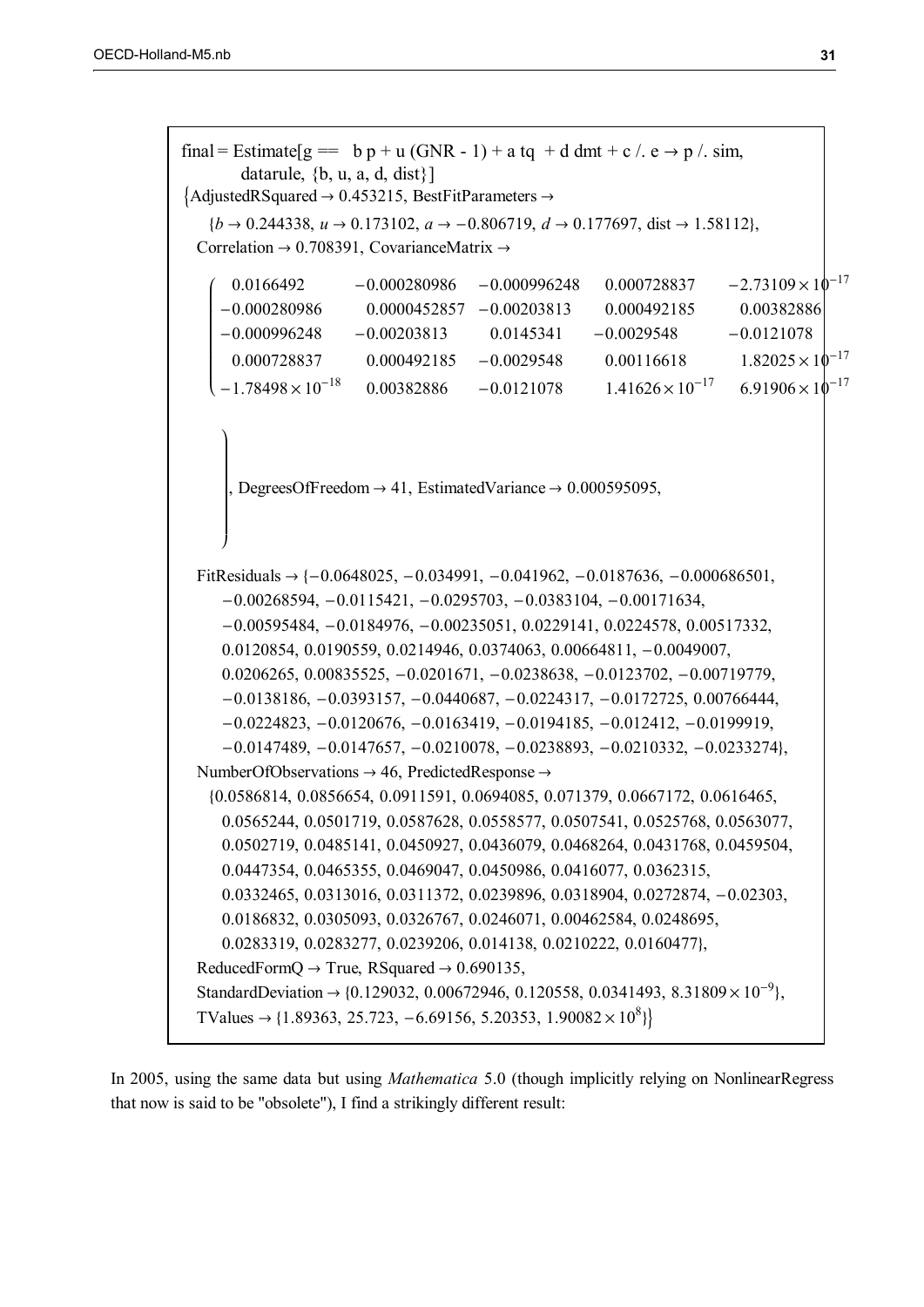final = Estimate  $g = b p + u$  (GNR - 1) + a tq + d dmt + c /. e  $\rightarrow p$  /. sim, datarule,  $\{b, u, a, d, dist\}$ Inverse::luc : Result for Inverse of badly conditioned matrix  $(\ll 1 \gg)$  may contain significant numerical errors. More...  $\{AdjustedRSquared \rightarrow 0.411924, BestFitParameters \rightarrow$  ${b \rightarrow 0.258569, u \rightarrow 1.44728, a \rightarrow 72.0492, d \rightarrow -2.19462, dist \rightarrow -23.4947},$ Correlation  $\rightarrow$  0.68132, CovarianceMatrix  $\rightarrow$   $\overline{\phantom{a}}$  $-0.000127227$  0.0209896  $-0.0002709 - 8.85066 \times 10^8$  5.86324  $\times$  10  $0.00543431$   $5.78788\times10^{11}$   $5.93183\times10^{11}$  $-0.00884523 -1.88971 \times 10^{10} -9.67652 \times 10$ 0.016644  $-2.02306\times10^{11}$   $-1.03593\times10^{11}$ EstimatedVariance  $\rightarrow 0.000494569$ , NumberOfObservations  $\rightarrow 46$ , ReducedFormQ  $\rightarrow$  True, RSquared  $\rightarrow$  0.464197, StandardDeviation  $\rightarrow$  $\{0.11763, 0. + 29750.1 \text{ i}, 7.70183 \times 10^6, 49267.1, 527435. \}$ , TValues  $\rightarrow$  $\{2.19816, 0. -0.0000486481 \text{ i}, 9.35481 \times 10^{-6}, -0.0000445453, -0.0000445453\}$ 

In 2005, my intention with this paper is merely to have it accessible in *Mathematica* 5.0. My objective is not to delve into the changes from version 3.0 to 5.0, nor to explore the possible consequences for this modelling exercise. For the moment it suffices to fix the parameter values, say of *dist* and *a,* to the values found earlier. In that case we can reproduce the earlier results.

final = Estimate  $g = b p + u$  (GNR - 1) + a tq + d dmt + c /. e  $\rightarrow p$  /. sim /. dist  $\rightarrow$  $1.58$  /. a  $\rightarrow$  -0.8, datarule,  $\{b, u, d\}$ ]  $\text{AdjustedRSquared} \rightarrow 0.439276,$ BestFitParameters  $\rightarrow$  { $b \rightarrow 0.258569$ ,  $u \rightarrow 0.167145$ ,  $d \rightarrow 0.147586$ }, Correlation  $\rightarrow$  0.68132, CovarianceMatrix ſ  $\overline{\phantom{a}}$  $\overline{\phantom{a}}$ 0.0131932 -0.000472307 0.000577136  $-0.000472307$   $0.000166164$   $-0.000350172$ 0.000577136 -0.000350172 0.000922792  $\overline{\phantom{a}}$  $\overline{\phantom{a}}$   $0.000922792$ |<br>|-DegreesOfFreedom  $\rightarrow$  43, EstimatedVariance  $\rightarrow$  0.000471566, NumberOfObservations  $\rightarrow$  46, ReducedFormQ  $\rightarrow$  True, RSquared  $\rightarrow$  0.464197, StandardDeviation  $\rightarrow$  {0.114861, 0.0128905, 0.0303775}, TValues  $\rightarrow$  {2.25114, 12.9665, 4.8584}}

The estimate as a whole is useful for a simulation.

The result of this final estimate can be checked, by verifying that the conditions of  $e \rightarrow w$  and GNR  $\rightarrow 1$ generate the growth rate of the 1950s: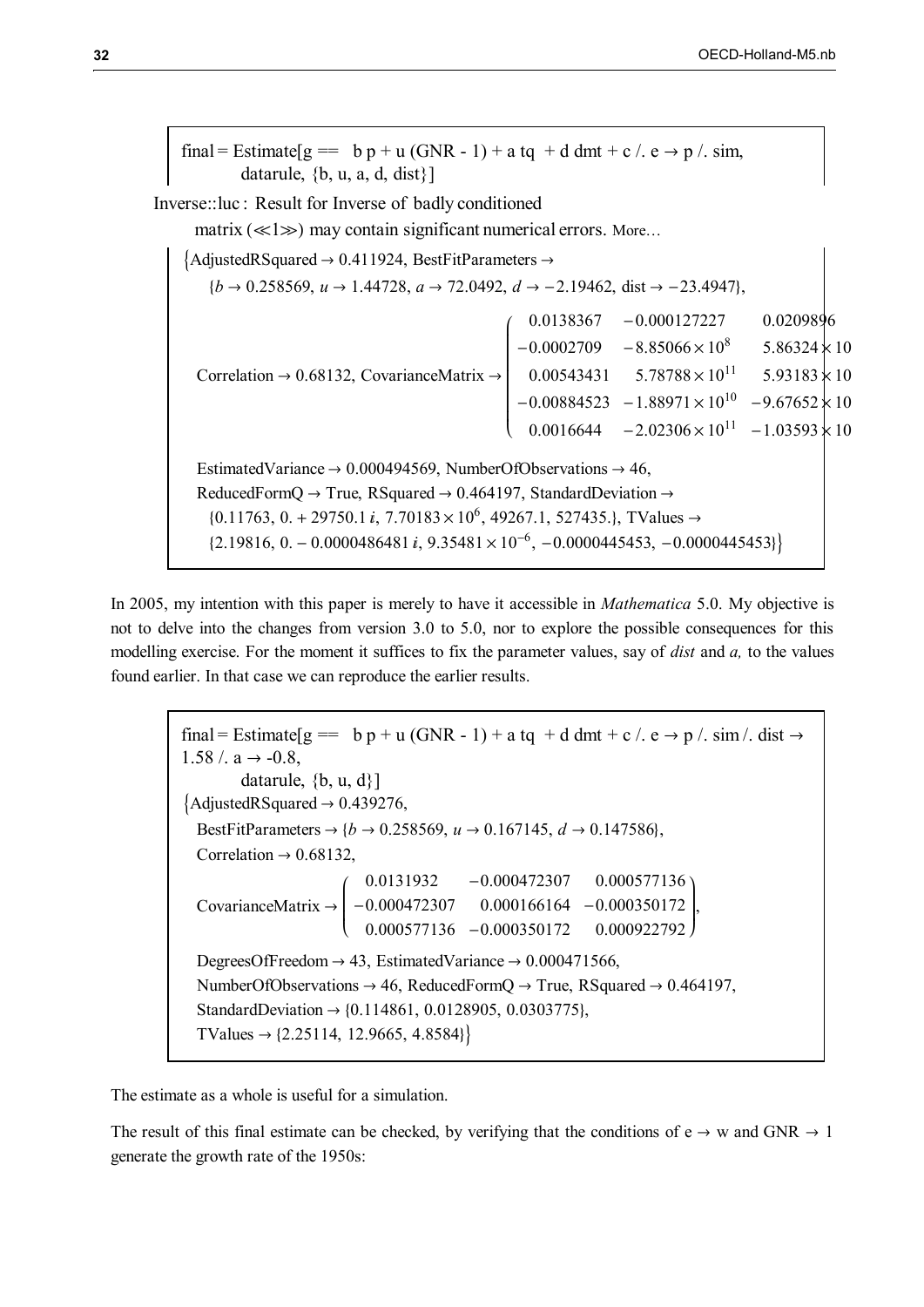toEstimate /. sim // Simplify  $g = b (p - 0.0286418) + 0.0422532$ 

% /. (BestFitCoefficients /. final) /.  $p \rightarrow p5060$  $g = 0.0422532$ 

It follows that the additional conditions have allowed us to fix the constant in the equation, which coefficient of default growth could not be well determined in a free estimation.

"Simulation" will mean here that we simply take growth at its default value, given by the constant in above estimation. The reasoning behind this simulation, is that if we assume wage indexation of exemption, then it is reasonable to also assume that counterfactual inflation in 1950-1995 copies the 1950-1960 period. The estimated parameters then warrant that growth is at its default value. Extrapolating for 45 years gives simulated growth:

simulatedGrowth = Table[ $(1 + rw5060)^{x}$ t, {t, 1950-1950, 1996-1950}];

The following graph gives the level indices of real growth and counterfactual growth. It shows that we have succeeded in forcing the fit to the 1950-1960 period. The actual path shows higher growth in the 1970s, probably in relation to inflation, and then, during 1980-1995, stagnation. The simulated growth comes out 70% higher than the actual 1995 value. Since large sections of the (also rather stagnant) USA are 70% richer than many in Holland, that level is not an unreasonable indication.

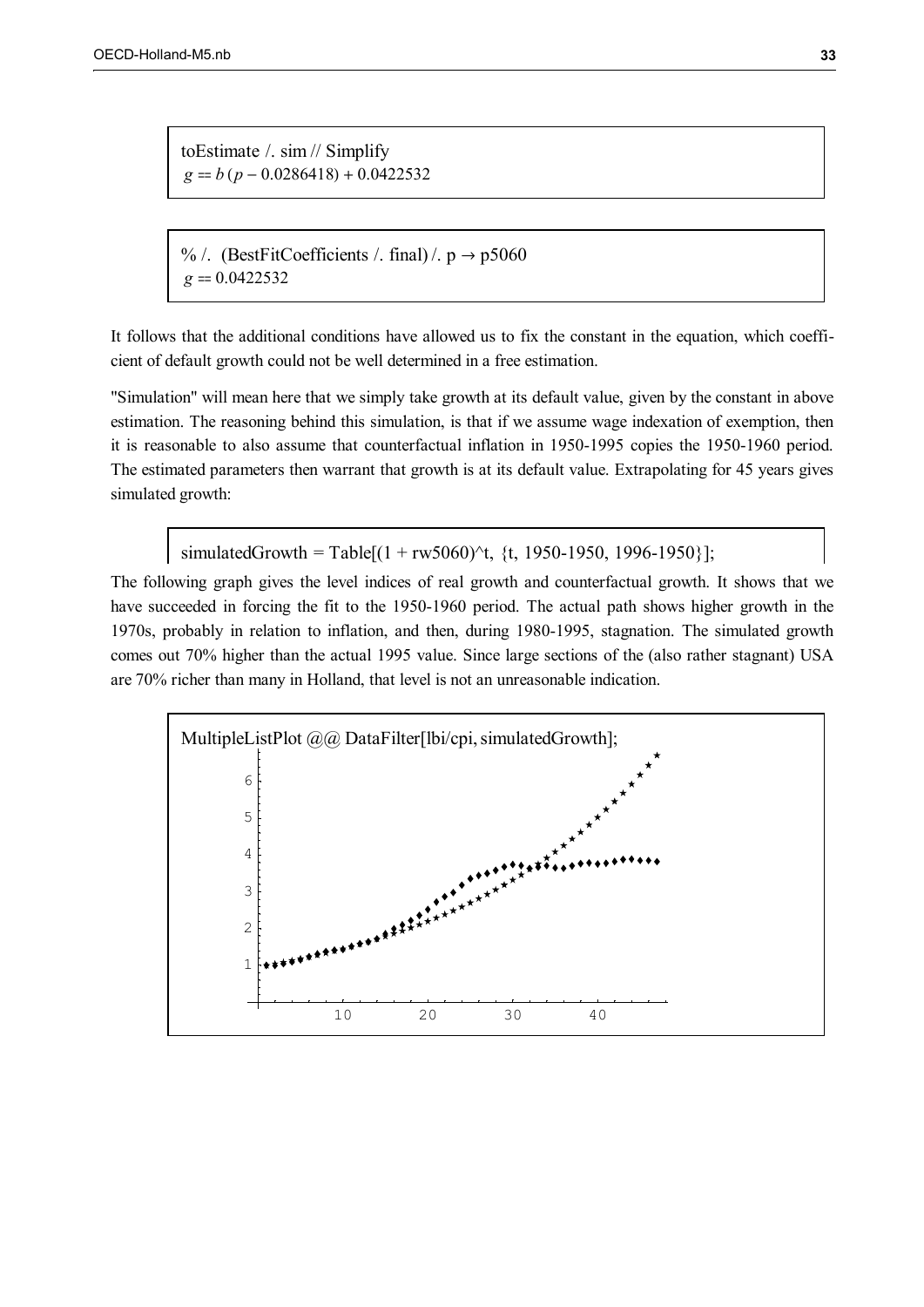## **Killing this type of unemployment costs nothing**

The fastest and most efficient measure to solve the discussed kind of unemployment is to abolish all tax obligations for full time workers below the minimum wage. The new gross minimum for entrants will then be equal to the present net minimum. This measure will not cost anything, since the people affected - with the mentioned productivity levels - are not allowed to work now, don't earn and thus don't pay taxes anyway. The existing tax rule in that bracket is only a paper rule, with the only effect of driving up gross wages (towards a high unemployment level).

A lower gross minimum wage will certainly cause some crowding out of existing workers by the cheaper entrants. When present-day insiders become unemployed, the tax collector also loses some tax revenue. However, one should be careful with the choice of words. It is important to respect proper meanings. Words like 'crowding out' and 'tax loss' carry suggestions that are not quite valid. What is relevant is the balance of tax income and benefit payments. Since this balance will improve, there are no actual losses. Also, the present unemployed are crowded out of the labour market by a mechanism out of their control: and it is not fair to say that they would crowd out others if that mechanism is removed.

Those who now hold a job are basically productive. If some would lose their present job as a result of the abolishment of paper tax rules for others, then their prospects remain good. The economy will boom, and their skills will be highly needed elsewhere.

Of course, the tax abolishment scenario needs to be evaluated with our macro-economic and general equilibrium models (see Gelauff (1992)). As said, various relevant details and nuances have been developed elsewhere just for that purpose.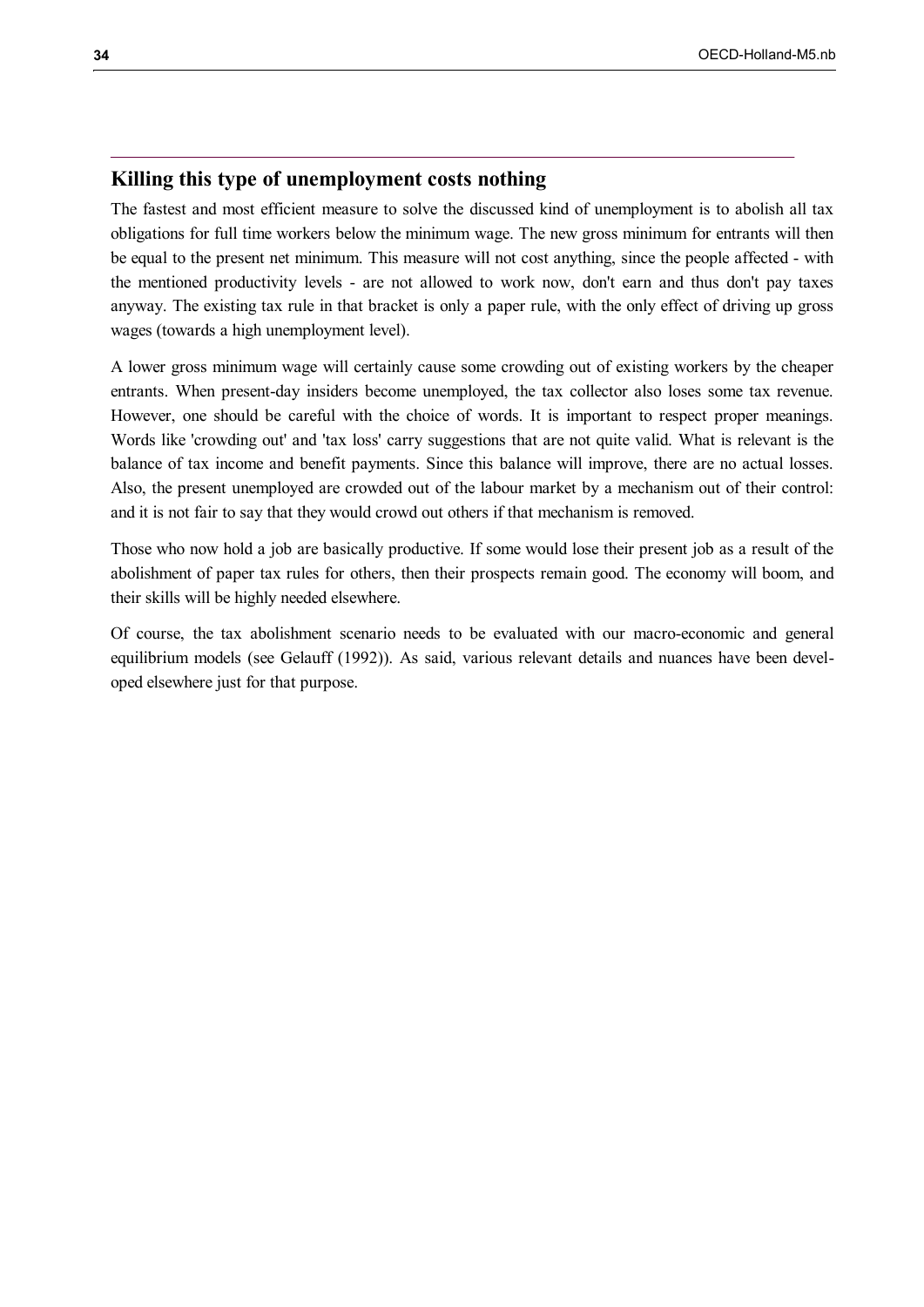## Appendices

## **Literature**

Note: Please be aware of the wealth of the literature. For example, I might refer to the AER May issue, etc: but, those are just not relevant now for the present exercise with these Dutch data.

Anton Bakhoven (1988), "Een marktgerichte oplossing voor het werkloosheidsprobleem," Economisch Statistische Berichten, January 13

Thomas Cool (1992), "Definition & Reality in the general theory of political economy; Some background papers 1989-1992", Magnana Mu Publishing & Research

Thomas Cool (1994), "Tax structure, inflation and unemployment", Magnana Mu Publishing & Research

Thomas Cool (1994), "Trias Politica & Centraal Planbureau", Samuel van Houten Genootschap

Thomas Cool (1995), "Mathematica packages for decision support", see CAIN, www.can.nl [in 2005 at http://www.dataweb.nl/~cool]

George Gelauff (1992), "Taxation, social security and the labour market", Wibro 1992

Bart van Maanen (1995), "Onwelgevallige conclusies; Economisch plan komt het CPB ongelegen", Maandblad Uitkeringsgerechtigden, July

OECD (1986), "An empirical analysis of changes in personal income taxes," Paris

Marein van Schaaijk (1983), "Loondifferentiatie en werkloosheid", Economisch Statistische Berichten, September 21

Marein van Schaaijk (1988), "Overzicht gewaarborgd", Maandschrift Economie, pp 372-378

Willem Vermeend (1992), "De achterkant van het belasting- en premiebiljet", Gouda Quint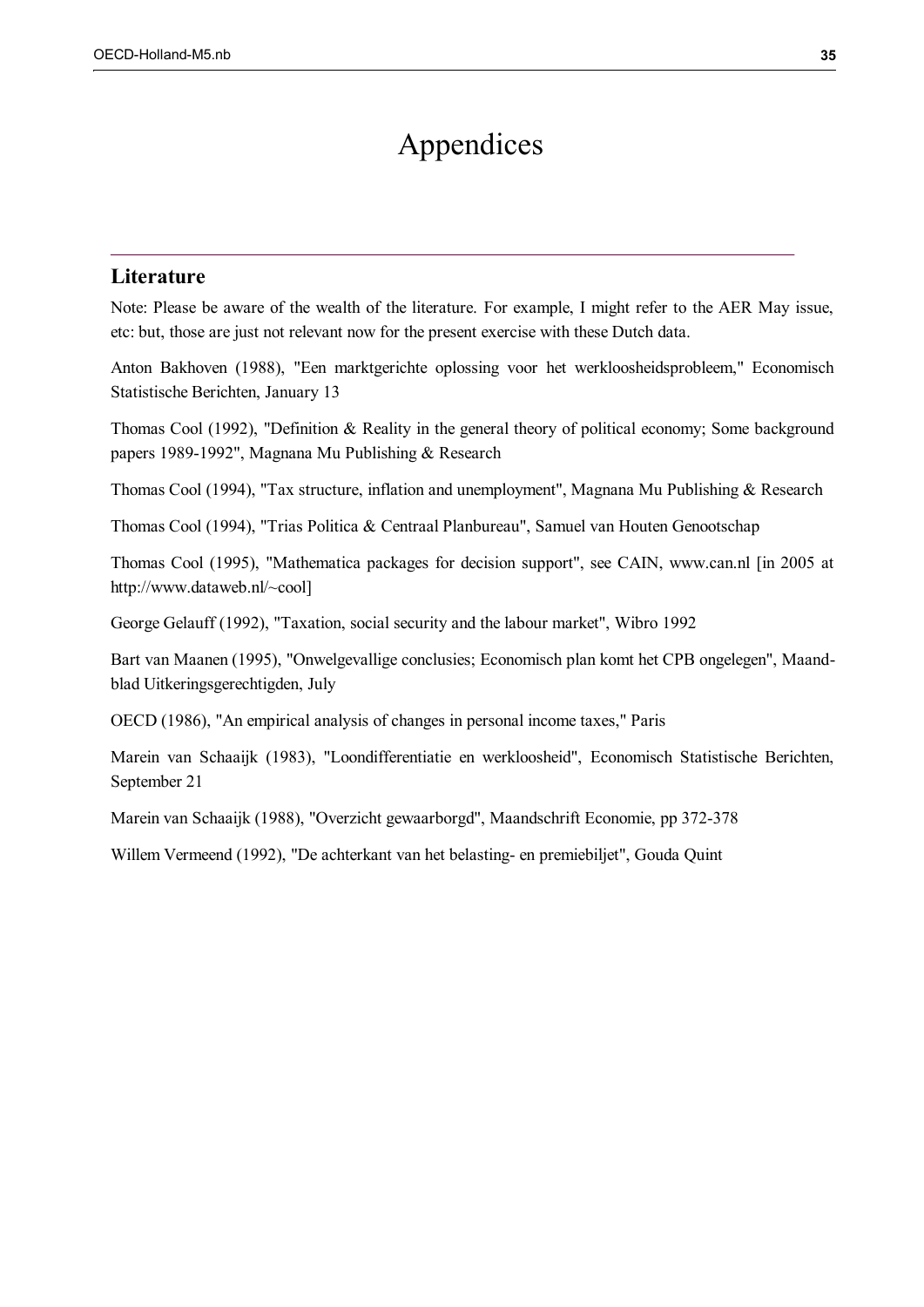## **Short notes on alternative explanations.**

## ■ On technology

Purely seen as biological creatures, modern people are not remarkedly superior to their ancestors in the Middle Ages. But their level of productivy is much higher. The cause must be (defined as) the rise of technology (including economic institutions and other social relations). Technology may create temporary pockets of unemployment, but not the massive structural kind which we experience these decades. Technology has in fact reduced unemployment by allowing people to remain at work under present tax rates.

#### ■ On crowding out

Unemployment is a relative phenomenon. The last 50 years have seen a tremendous rise of the world population, and the number of jobs has not remained fixed at the 1945 level but has risen with the size of the population. So, creating a job for someone doesn't imply the taking away of a job of someone else. Basically, a newly employed person adds his or her skills to the total, instead of replacing someone else.

We see basic economic laws at work for people above the minimum wage, which laws cause them to be employed at their level of productivity. Why is it that these laws don't seem to work for people below the minimum wage ? The reason is, that these people are confronted with unfair tax levels. (And then, economic laws are at work indeed.)

## **On international trade**

Imports from low wage countries are relatively small in size. And their wages are rising (fast). Competition from these countries thus doesn't form a sound explanation for our present state of unemployment. In fact, trade has existed for centuries, and has generally contributed to economic welfare. Trade may create temporary pockets of unemployment, but not the massive structural kind which we experience these decades.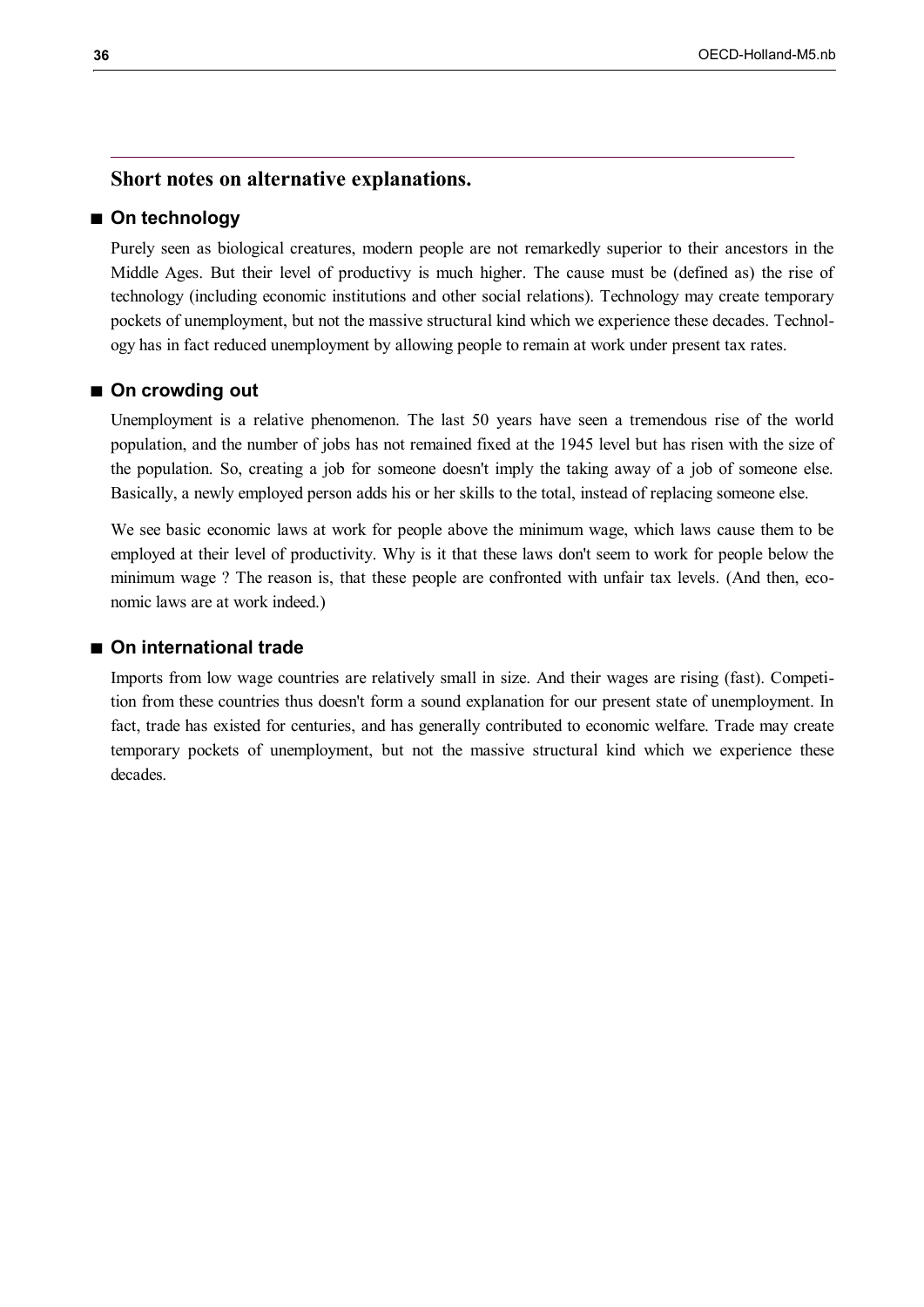## **The Dutch data**

The following data are from the Dutch Central Planning Bureau (CPB); **cpi** is the consumer price index (level) and **lbi** is the wage sum per worker index (level).

| Transpose [{year, cpi, lbi}] // MatrixForm // Print |                    |                    |  |  |  |  |
|-----------------------------------------------------|--------------------|--------------------|--|--|--|--|
| 1950                                                | 1.                 | 1.                 |  |  |  |  |
|                                                     |                    | 1951 1.1109 1.1041 |  |  |  |  |
|                                                     |                    | 1952 1.1143 1.1636 |  |  |  |  |
|                                                     |                    | 1953 1.1065 1.2123 |  |  |  |  |
|                                                     | 1954 1.1502 1.324  |                    |  |  |  |  |
|                                                     | 1955 1.17 1.442    |                    |  |  |  |  |
|                                                     |                    | 1956 1.1943 1.5662 |  |  |  |  |
|                                                     |                    | 1957 1.2604 1.7357 |  |  |  |  |
|                                                     |                    | 1958 1.2812 1.8119 |  |  |  |  |
|                                                     | 1959 1.2963 1.855  |                    |  |  |  |  |
|                                                     |                    | 1960 1.3263 2.0062 |  |  |  |  |
|                                                     |                    | 1961 1.3545 2.1511 |  |  |  |  |
|                                                     |                    | 1962 1.3894 2.2777 |  |  |  |  |
|                                                     |                    | 1963 1.4415 2.4818 |  |  |  |  |
|                                                     |                    | 1964 1.5353 2.8527 |  |  |  |  |
|                                                     |                    | 1965 1.5907 3.1706 |  |  |  |  |
|                                                     |                    | 1966 1.6753 3.5185 |  |  |  |  |
|                                                     |                    | 1967 1.7235 3.8267 |  |  |  |  |
|                                                     |                    | 1968 1.7658 4.1663 |  |  |  |  |
|                                                     |                    | 1969 1.875 4.7262  |  |  |  |  |
|                                                     |                    | 1970 1.957 5.3304  |  |  |  |  |
|                                                     |                    | 1971 2.1117 6.0543 |  |  |  |  |
|                                                     |                    | 1972 2.286 6.8151  |  |  |  |  |
|                                                     |                    | 1973 2.481 7.8932  |  |  |  |  |
|                                                     |                    | 1974 2.7173 9.1227 |  |  |  |  |
| 1975                                                | 2.9916             | 10.294             |  |  |  |  |
| 1976                                                | 3.2604             | 11.418             |  |  |  |  |
| 1977                                                | 3.4608             | 12.409             |  |  |  |  |
| 1978                                                | 3.6173 13.308      |                    |  |  |  |  |
| 1979                                                | 3.7726             | 14.122             |  |  |  |  |
| 1980                                                | 4.034              | 14.977             |  |  |  |  |
| 1981                                                | 4.2879             | 15.6               |  |  |  |  |
|                                                     | 1982 4.5162 16.586 |                    |  |  |  |  |
|                                                     |                    |                    |  |  |  |  |